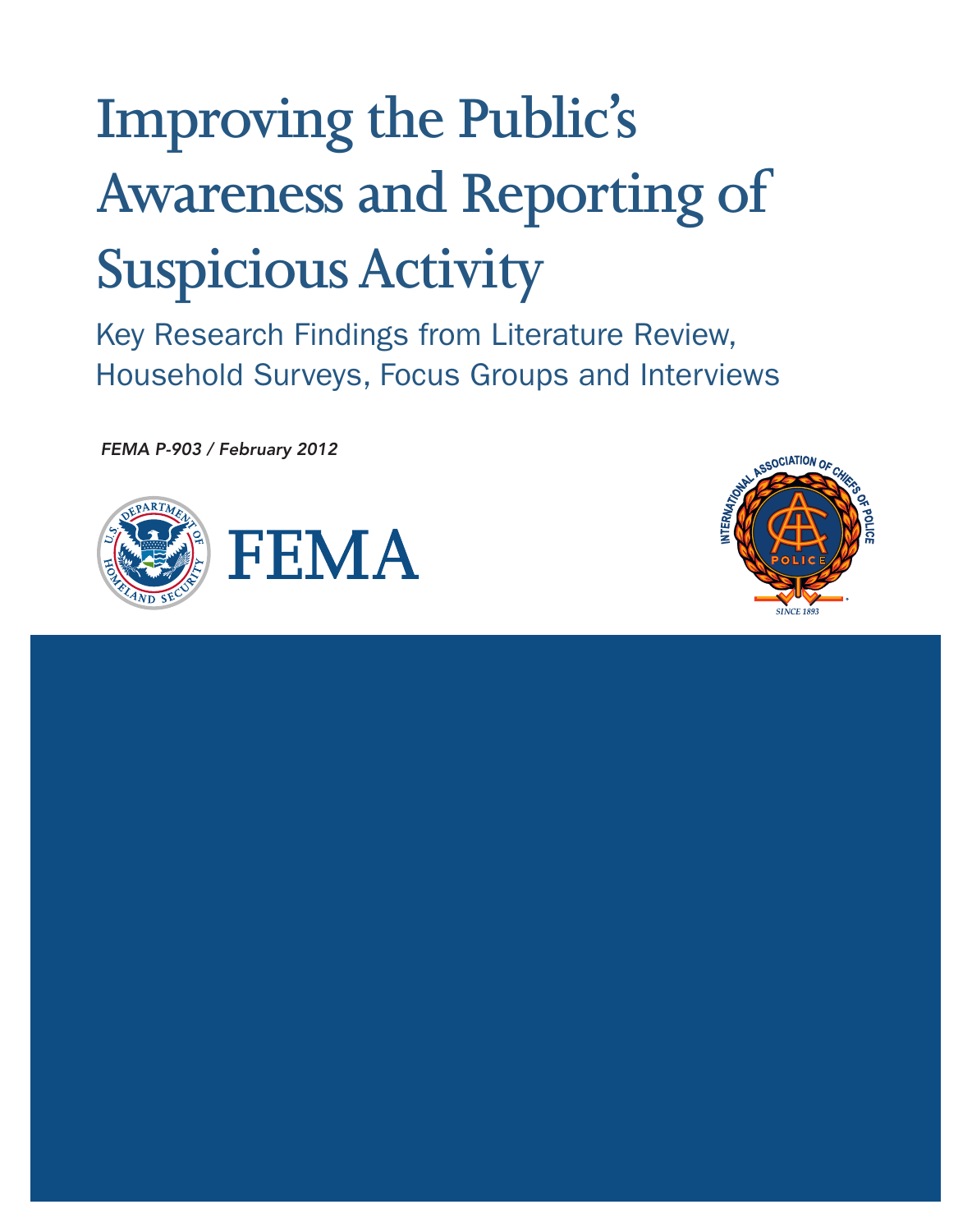This project was supported by Cooperative Agreement Number 2010-RC-60-KOO2 administered by the U.S. Department of Homeland Security, Federal Emergency Management Agency, National Preparedness Directorate.

Points of view or opinions are those of the author and do not necessarily represent the official position or policies of the United States Government.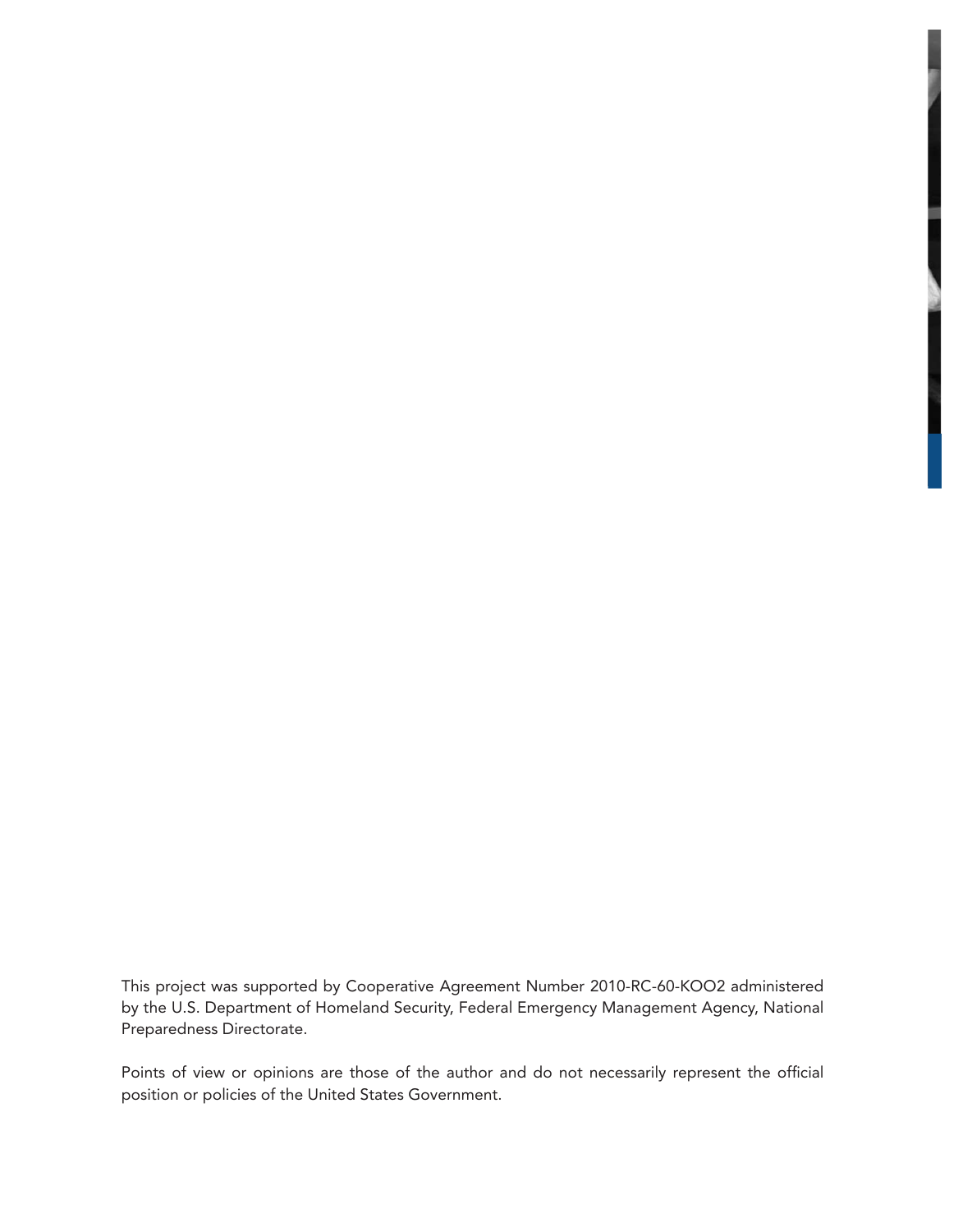

# **INTRODUCTION**

In January 2011, three cleanup workers notified law enforcement of a suspicious backpack they found on a bench along the route of a parade honoring Dr. Martin Luther King Jr. in Spokane, Washington. The backpack contained a live radio-controlled pipe bomb. Thanks to the timely report, law enforcement officers and bomb specialists were able to reroute the parade and neutralize the bomb before anyone was injured. This is just one of many examples that demonstrate the importance of the public's awareness and willingness to report suspicious activity.

Members of the public have long served as the "eyes and ears" of the communities in which they reside and work. Community members have a vested interest in keeping their neighborhoods safe and are critical to support law enforcement's duty to prevent and investigate crime and terrorism. Many law enforcement agencies are already implementing local programs to enhance their community's awareness of reporting suspicious activity, yet there is little guidance or research regarding best practices to improve citizen reporting. *Improving the Public's Awareness and Reporting of Suspicious Activity: Key Research Findings presents research-based findings that can* inform local officials in developing education and awareness campaigns.

The Federal Emergency Management Agency's (FEMA) Individual and Community Preparedness Division partnered with the International Association of Chiefs of Police (IACP) on a project to research and develop a strategy to improve the public's awareness and reporting of suspicious activity. In early 2010, IACP conducted research of contemporary and historical practices intended to improve the public's reporting of suspicious activity. The literature review showed that little research existed on the motivations and barriers that affect whether or not individuals report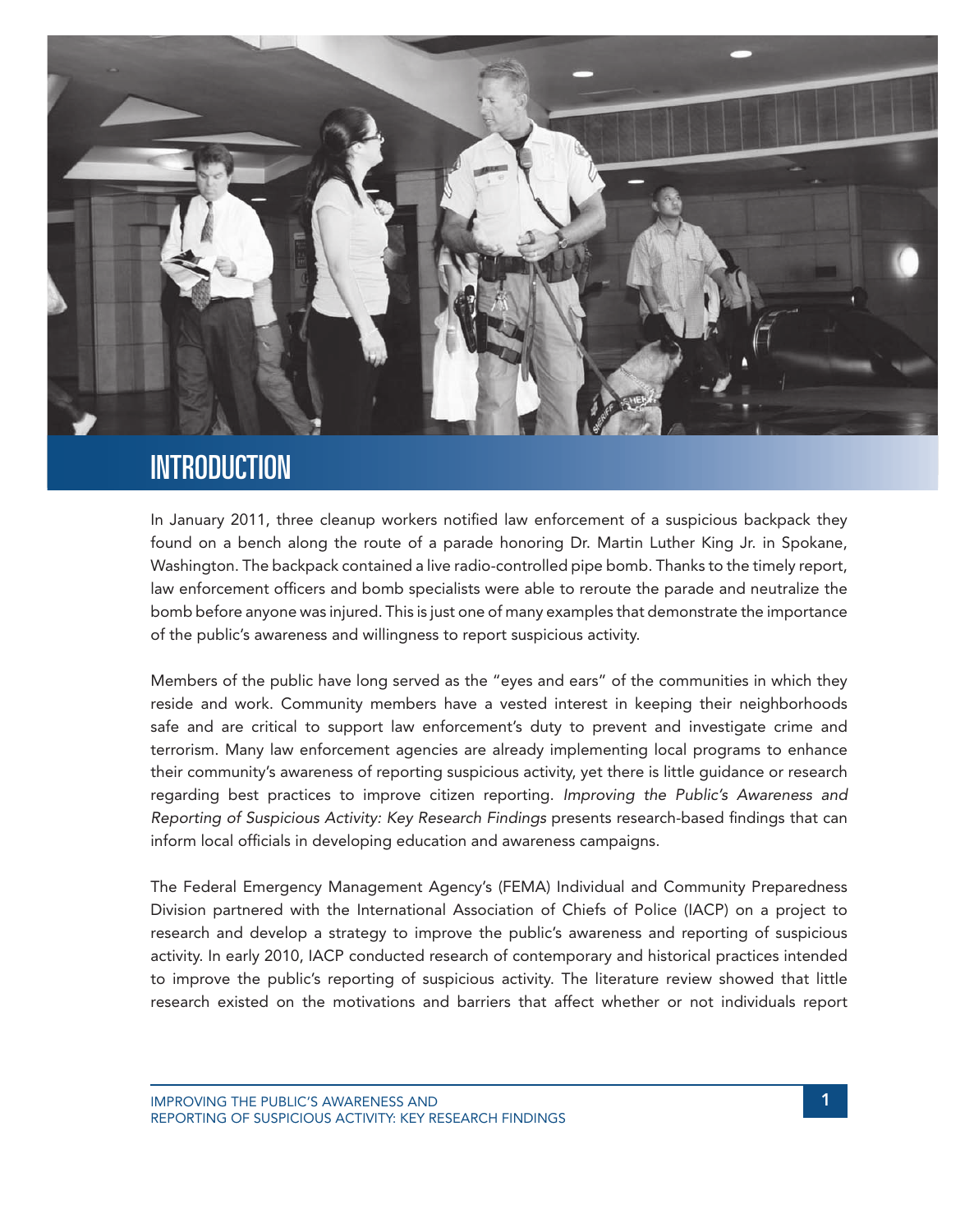information to law enforcement. To close this gap in data, IACP developed a three phase primary research strategy. This report provides an overview of key research findings and provides insights and recommendations that support national and local campaigns.

This research effort complements other national efforts like the Nationwide Suspicious Activity Reporting (SAR) Initiative (NSI) and the U.S. Department of Homeland Security's "If You See Something, Say Something™" public awareness campaign. The "If You See Something, Say Something™" campaign was originally used by New York's Metropolitan Transportation Authority (MTA), which has licensed the use of the slogan to DHS for anti-terrorism and anti-crime efforts. As part of the campaign, DHS has partnered with multiple private sector partners, sporting teams, transportation agencies, states, cities, colleges and universities. Great strides have been made within the last few years to improve information sharing amongst law enforcement agencies and fusion centers via initiatives like the NSI; yet, more can be done to improve the quantity and quality of information that law enforcement receives from the public.

Residents know their communities best and are often the first to notice when something out of the ordinary occurs. With the onset of decreased resources and increased responsibilities, law enforcement is more reliant than ever on community members to provide accurate, reliable, and timely information regarding suspicious activities that may be indicators of terrorism.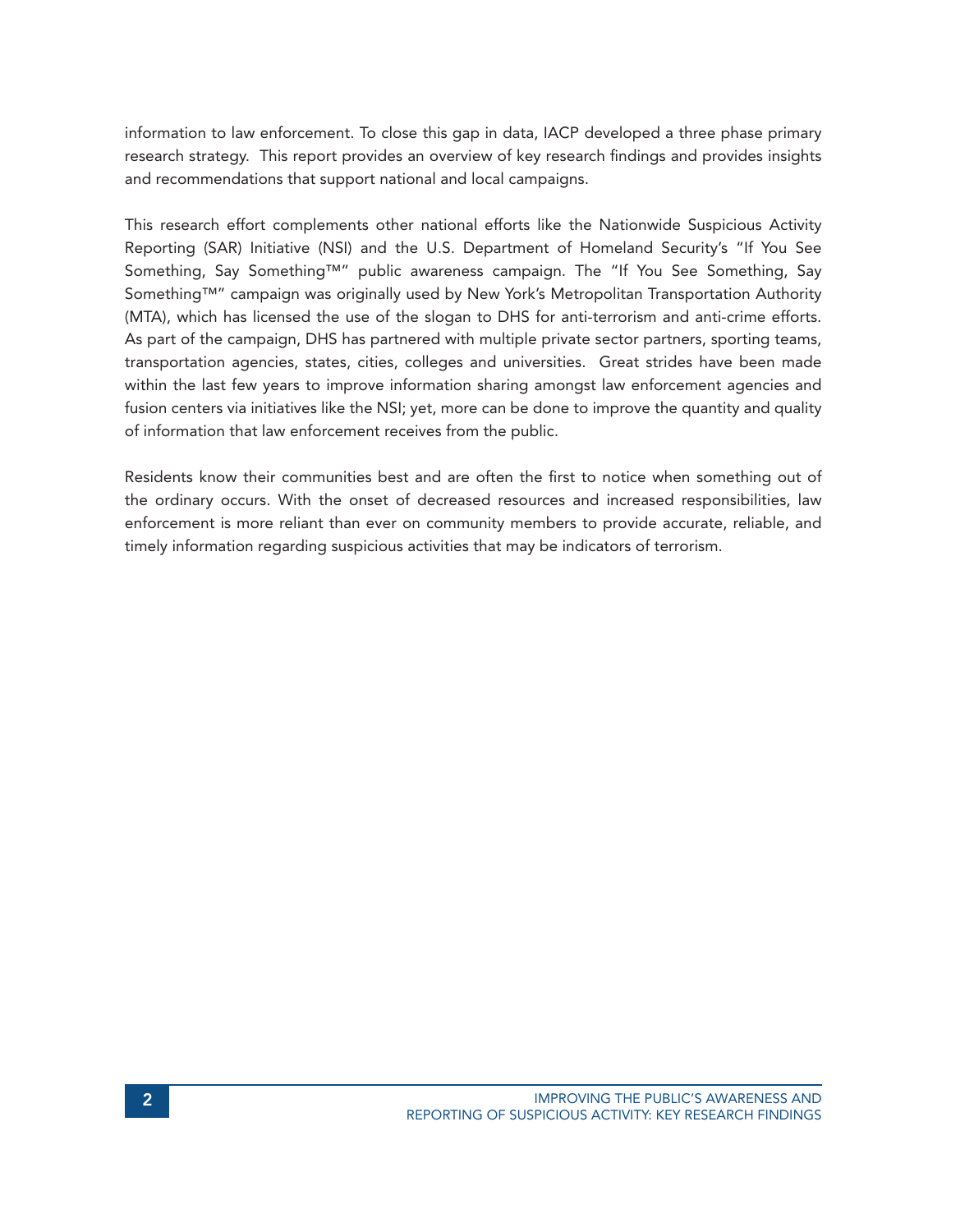

# RESEARCH METHODOLOGY

Preventing terrorism is a responsibility of every American, and requires an alert and informed citizenry that is ready to report suspicious activity that may be indicative of a terrorist act or terrorism planning. With this core understanding, IACP began reviewing contemporary and historical research, literature, trends, and practices related to community-based terrorism prevention efforts in the spring of 2010. The goal of this effort was to identify successful strategies for implementing and maintaining state, territorial, tribal, and local initiatives that improve the public's awareness and reporting of suspicious activity related to terrorism. Initial findings suggested that more information was needed to understand the psychological and social inhibitors and motivators of the public's awareness of and willingness to report suspicious activity. To narrow this gap in data, the project team conducted and analyzed research in the summer of 2010.

Under contract with IACP, ICF Macro joined the project team and supported the design, data collection, and reporting of the research. The first phase involved a series of six focus groups conducted by telephone conference call with members of the public. This phase allowed the project team to obtain qualitative data in order to identify the predominant reasons people gave for reporting or not reporting suspicious activity. The second phase entailed a quantitative telephone survey of more than 800 randomly selected individuals. The final stage of the research involved gathering qualitative feedback from law enforcement and community experts via telephone conference calls.

## Phase One: Focus Groups with the Public

For this phase of research, focus groups were conducted among the general population. Each group consisted of six to eight participants. Focus group sessions lasted 60 to 75 minutes and were conducted via conference call.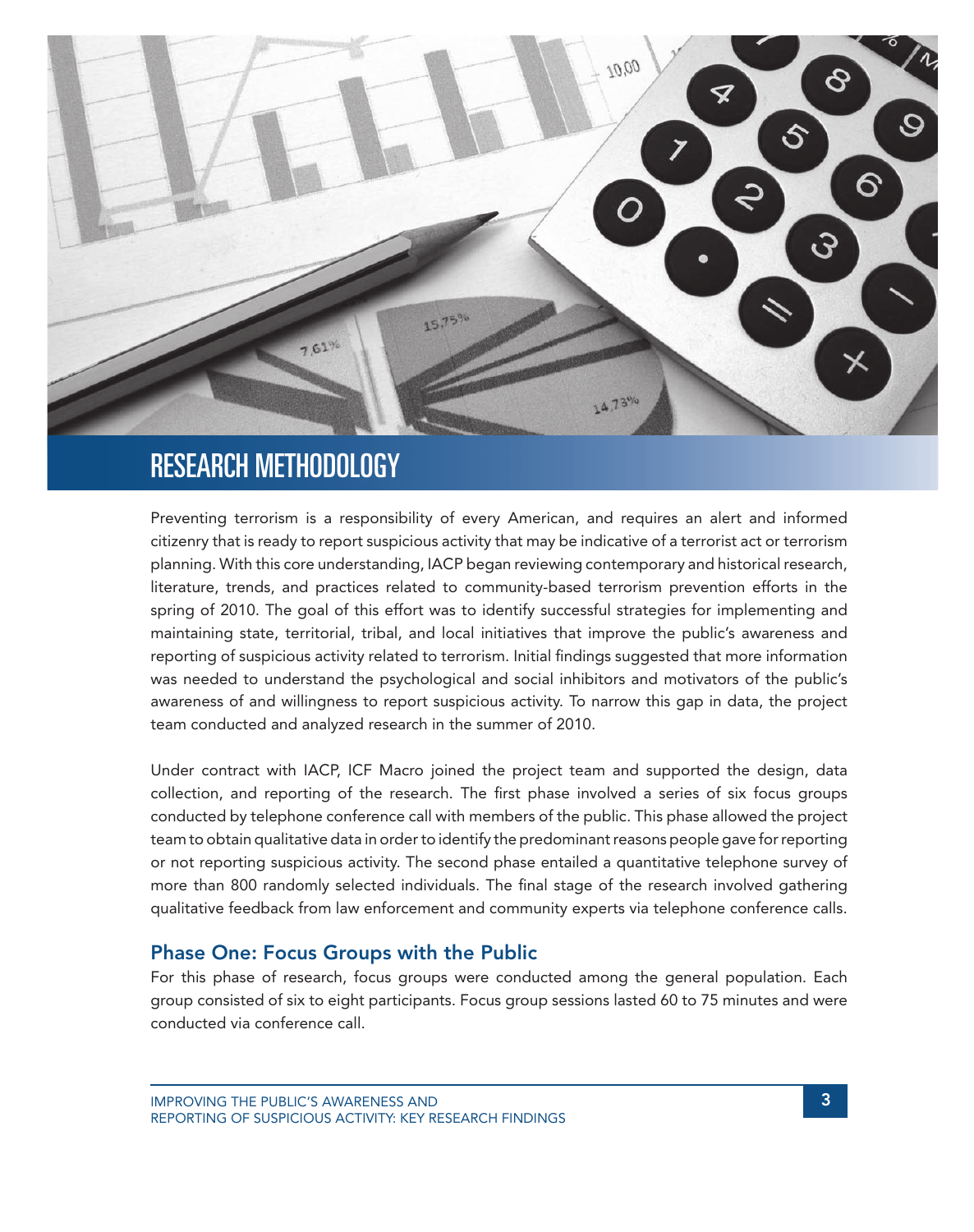recruiting firm. The firm conducted individual screening interviews with potential participants to To enroll individuals to participate in the phone-based focus groups, ICF Macro contracted with a determine their eligibility for participation. To qualify for the focus groups, potential participants had to meet the following criteria: Be at least 18 years of age, had not participated in a focus group in the past 6 months, and the participant or anyone in the participant's household did not work in the advertising/market research or emergency response/preparedness fields. A screening instrument was used to recruit participants from diverse demographics backgrounds. Screening tool demographic results for the focus groups are summarized in Table 1.

| <b>Gender</b>                 |     | <b>Education</b>            |     |
|-------------------------------|-----|-----------------------------|-----|
| Male                          | 41% | <b>High School Graduate</b> | 12% |
| Female                        | 59% | Some College                | 38% |
|                               |     | <b>College Graduate</b>     | 31% |
| <b>Average Age</b>            | 48  | <b>Post Graduate</b>        | 19% |
|                               |     |                             |     |
| <b>Ethnicity</b>              |     | <b>Region</b>               |     |
| Caucasian                     | 79% | <b>Northeast</b>            | 38% |
| <b>Black/African American</b> | 19% | <b>Midwest</b>              | 21% |
| Asian                         | 2%  | South                       | 29% |
|                               |     | West                        | 12% |
| <b>Income</b>                 |     |                             |     |
| Less than \$25K               | 7%  | Area Type*                  |     |
| \$25K to less than \$50K      | 29% | Urban                       | 40% |
| \$50K to less than \$75K      | 21% | Suburban                    | 36% |
| $$75K+$                       | 43% | Rural                       | 24% |

*\* Area type was self-reported by participants. No specific range was used.* 

#### *Analysis of Focus Group Data*

Researchers conducted a notes-based analysis of the focus group data. Reflecting on the purpose of the study and the segmentation plan for the focus groups, the strategy for reviewing, examining, and categorizing data was to identify:

- General themes across all of the focus groups;
- Similarities and differences between participants from different demographic settings (e.g., urban versus rural); and
- Gaps in individual's understanding/awareness of suspicious activity.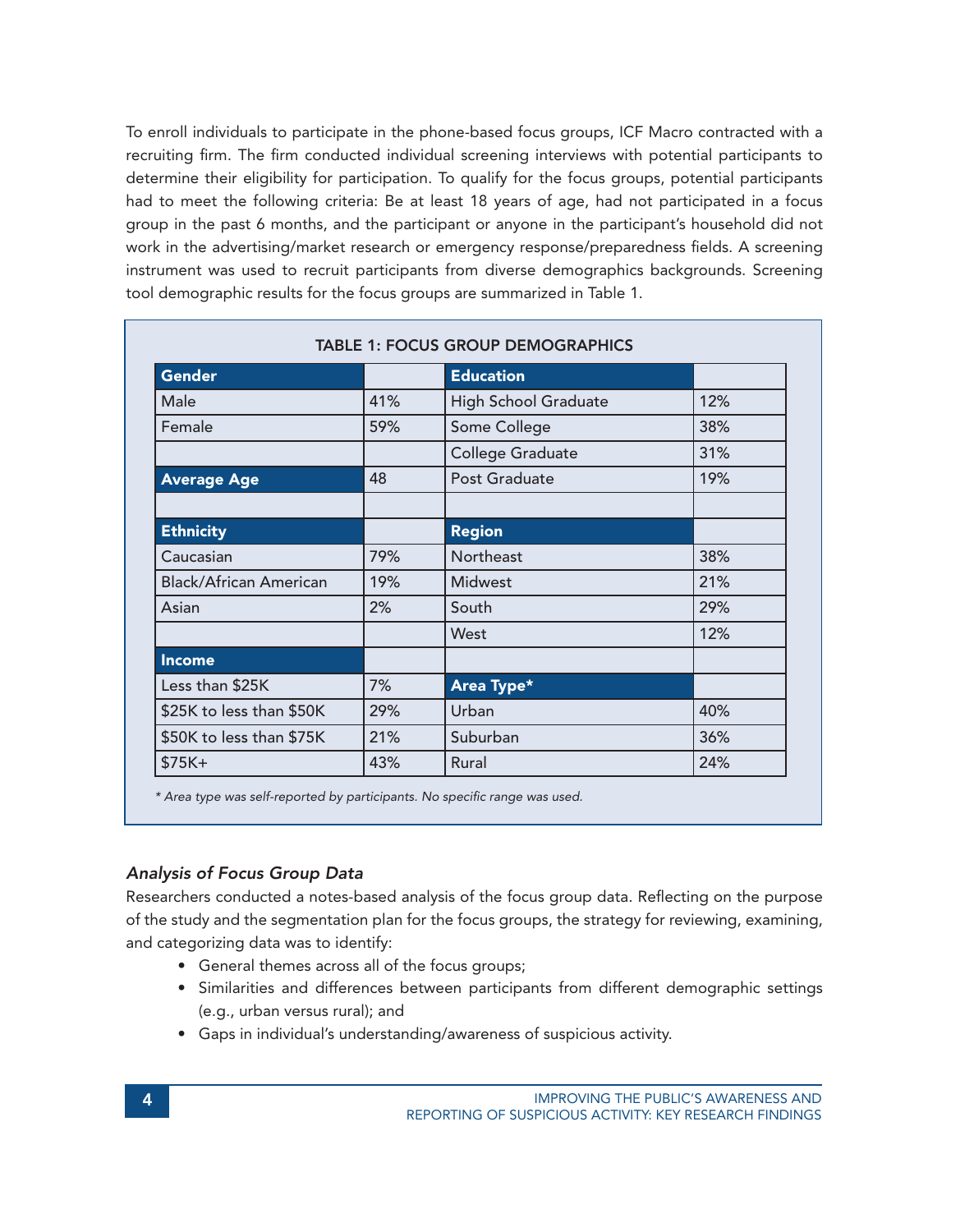| <b>Gender</b>      |     | <b>Education</b>            |     |
|--------------------|-----|-----------------------------|-----|
| Male               | 49% | <b>High School Graduate</b> | 12% |
| Female             | 51% | Some College                | 38% |
|                    |     | <b>College Graduate</b>     | 31% |
| Age                |     | <b>Post Graduate</b>        | 19% |
| 18-34              | 31% |                             |     |
| $35 - 44$          | 19% | <b>Region</b>               |     |
| 45-54              | 19% | Northeast                   | 19% |
| 55-64              | 14% | <b>Midwest</b>              | 22% |
| $65 +$             | 17% | South                       | 36% |
|                    |     | West                        | 23% |
| <b>Ethnicity</b>   |     |                             |     |
| Non-Hispanic White | 69% | Area Type*                  |     |
| Non-Hispanic Black | 11% | Urban                       | 25% |
| Hispanic           | 13% | Suburban                    | 42% |
| Non-Hispanic Other | 7%  | Rural                       | 30% |
|                    |     | Don't Know/Refused          | 3%  |

#### TABLE 2: TELEPHONE SURVEY DEMOGRAPHICS

*\* Area type was self-reported by participants. No specific range was used.* 

#### Phase Two: Telephone Survey

Quantitative interviewing of the general public—in this case, a telephone survey—enabled the project team to collect the answers from individuals via random digit dialing. Using the qualitative data from the focus groups, the project team tailored "closed" response options, which resulted in faster interviews, better sample respondent selection, and more focused, consistent data organization. During the telephone survey data collection period, interviewers made contact until the desired sample size was reached and used a computer-assisted telephone interview. In order to be eligible to participate in the survey, respondents had to be 18 years old or older and the telephone number had to be linked to a private residence. This report summarizes responses from 813 individuals.

#### *Respondent Demographics*

The survey administrators requested demographic information from respondents. Those demographic results are summarized in Table 2. The sample was slightly skewed by age and location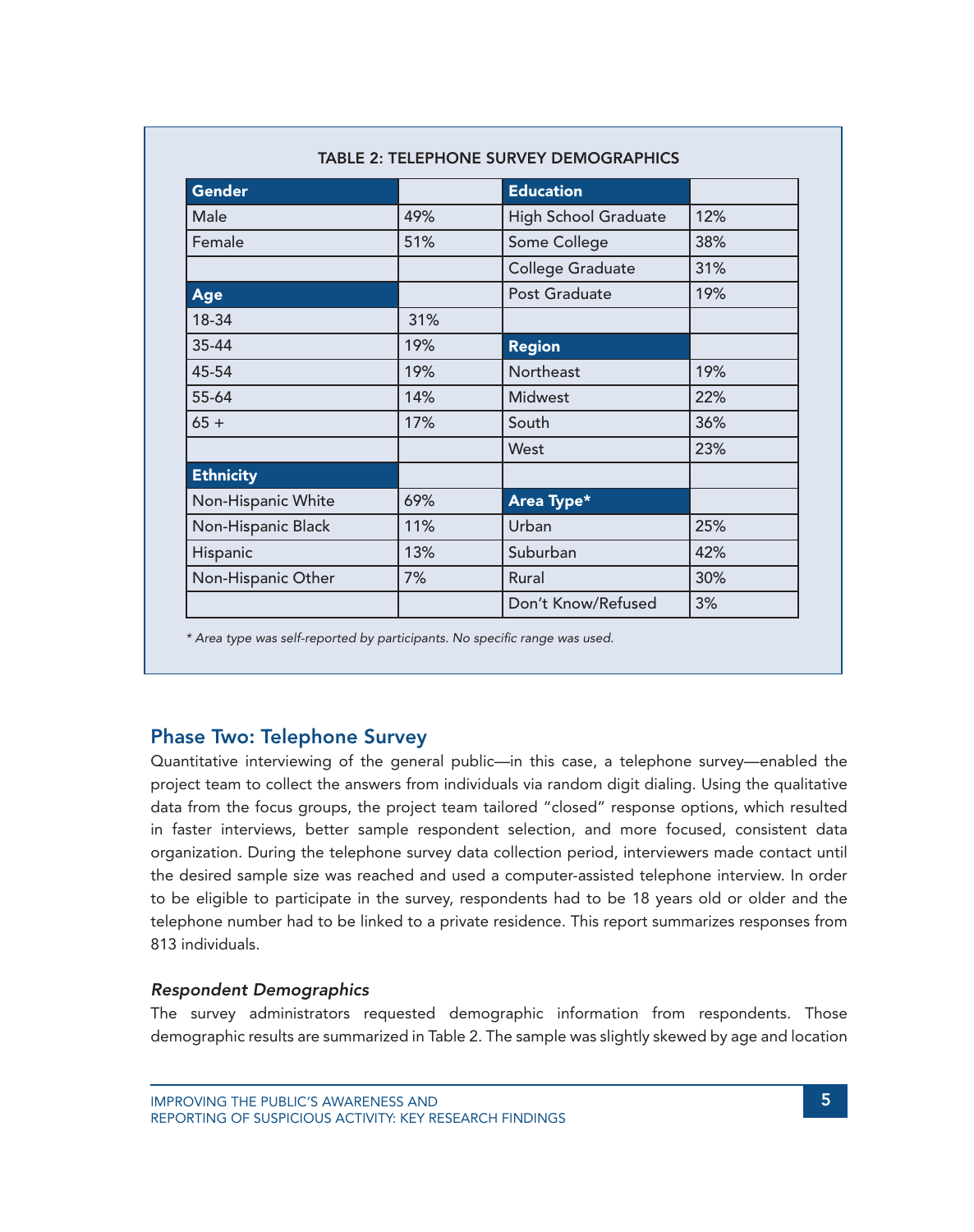of residence, perhaps as a result of excluding those without landlines.<sup>1</sup> The research team weighted the data by gender, age, race/ethnicity, and education to ensure it was representative of the national average taken from the U.S. Census.

#### *Analysis of Data*

Descriptive statistics, including frequencies, were calculated based on the quantitative data. For this report, the research team is only reporting on the "top box," or highest scoring responses. For a 4-point scale question, the "top box" response would be the highest response possible. ICF Macro developed and employed a code sheet to use when analyzing open-ended responses to the questions "Name one example that comes to mind when you hear the phrase 'suspicious activity'" and "What would make the reporting of suspicious activity easier for you and your neighbors?"

## Phase Three: Subject Matter Expert (SME) Panels

For this research, the project team hosted two conference calls: one with experts from community organizations and another with law enforcement experts. Telephone calls lasted approximately 90 minutes.

#### *Recruitment and Screening*

To enroll individuals to participate in the SME conference calls, IACP mailed letters, sent emails, and made follow-up calls to pre-selected groups of community stakeholders and law enforcement executives. SMEs were selected to represent a variety of state, territorial, tribal, and local agencies and community organizations serving a broad base of U.S. residents.

#### *Analysis of Meeting Information*

The ICF Macro team conducted a notes-based analysis of the focus group data identifying general themes, similarities and differences between participants from different stakeholder groups, and gaps in awareness of suspicious activity and related initiatives.

<sup>1</sup> As with any research methodology, the use of telephone surveys for gathering data has limitations that were carefully considered when designing and implementing this study. In this study, only people with land line telephones were surveyed, and research shows that many households are moving towards using cell phones instead of land lines. Steps were taken to weigh the data to minimize the impact of this limitation.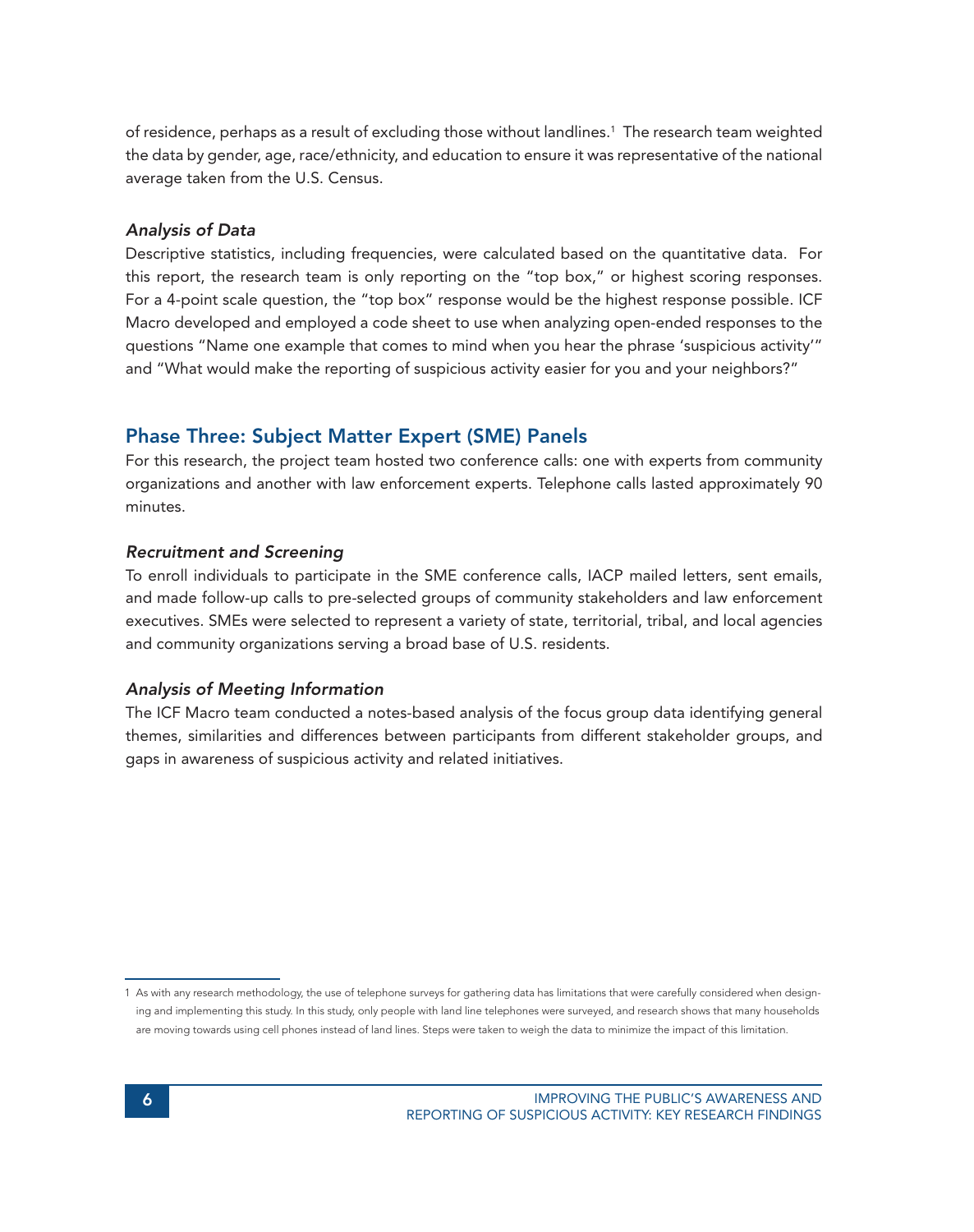

# RESEARCH KEY FINDINGS

## Understanding of Suspicious Activity

In order to better tailor messaging and programs on suspicious activity reporting, better understanding was needed on how the general population defined suspicious activity. Overall, participants tended to define suspicious activity as something out of the ordinary or out of place considering the location. In many cases, people gave their everyday environment as a normal setting where any deviation would set off an internal trigger—e.g., unknown people or cars loitering in their neighborhood or near their workplaces, particularly late at night. More than one in three survey respondents (36 percent) described traditional criminal activity, such as someone brandishing a gun or breaking into a car. Only a small portion (5 percent) described activities that may be indicative of terrorism. Urban and suburban respondents were more likely than rural respondents to mention an activity that may lead to a terrorist act.

## Motivators to Report

Focus group participants often referred to "their gut instinct" that was triggered when something in their everyday environment is out of the ordinary. Many participants indicated that it was conditional, based on the time and place. For example, one participant noted that if he saw a backpack left in a park where children play, he would not consider it suspicious because many children have backpacks. However, if a backpack was left in a more crowded area where fewer children were expected, this would trigger that "gut instinct" that something was not right. As one focus group participant said, "In your gut you think about what the consequence would be if I didn't [report suspicious activity]. If I was really fearful I might be more apt to report. I wouldn't care if I felt foolish."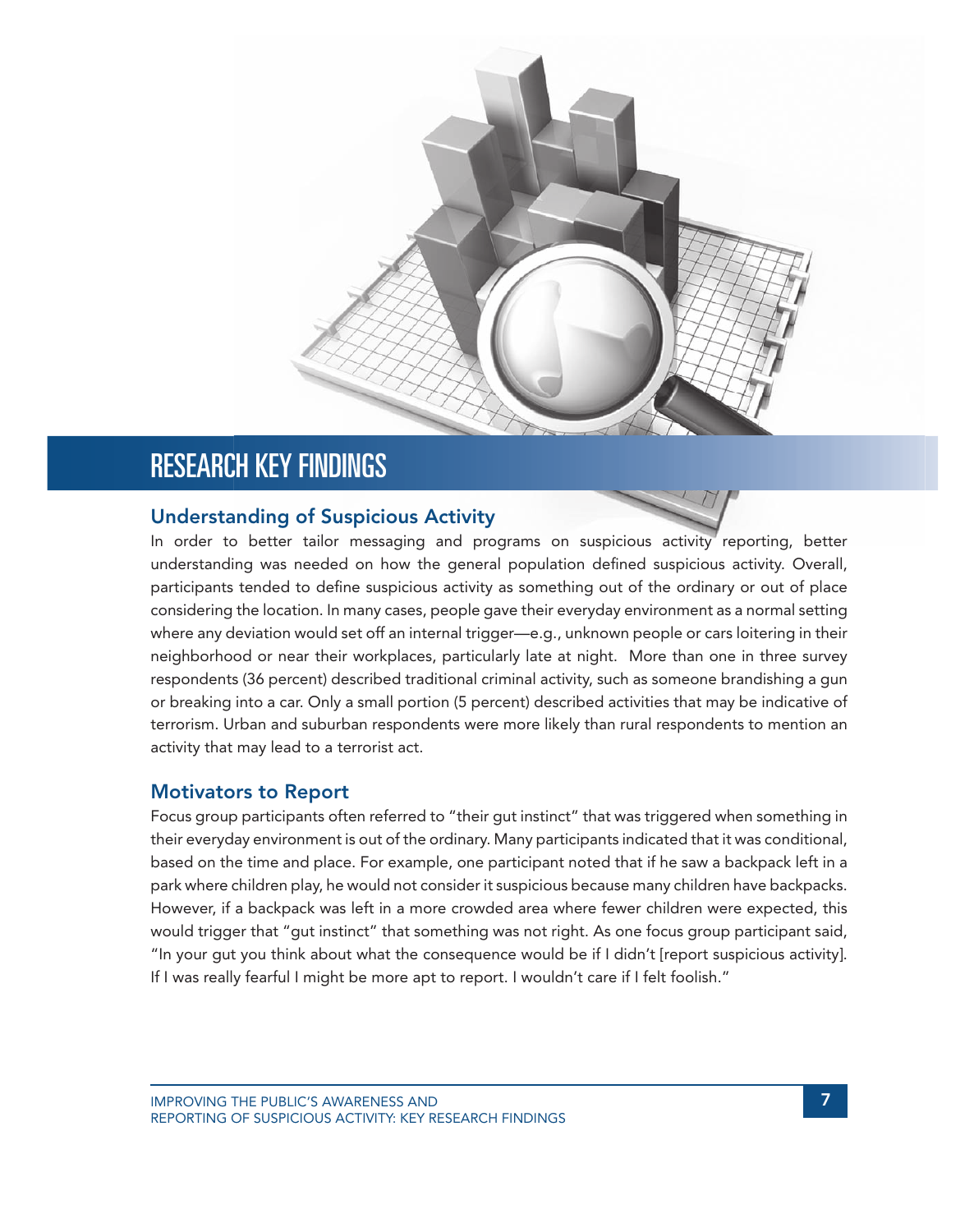Telephone survey respondents were asked what specific factors affect his or her decision to report suspicious activity (See Table 3). People tended to place the greatest reliance on possible future outcomes rather than what they were thinking or feeling at the time. According to respondents, the potential for harm (77 percent) and the belief that the information could be useful to police (74 percent) have the greatest influence on whether they will report suspicious activity. Personal observations (65 percent), others nearby agree (63 percent), and the respondent's instincts (58 percent) were also rated highly by the majority of respondents when determining whether or not to report suspicious activity. More than half of respondents reported that they would be very likely to rely on a combination of all of these factors.

| TABLE 3: FACTORS RELIED ON WHEN REPORTING SUSPICIOUS ACTIVITY |              |              |               |              |
|---------------------------------------------------------------|--------------|--------------|---------------|--------------|
|                                                               | <b>Total</b> | <b>Urban</b> | <b>Suburb</b> | <b>Rural</b> |
| The potential for harm                                        | 77%          | $81\%*$      | $81\%*$       | 69%          |
| The information could be useful to police                     | 74%          | $77\%*$      | 79%*          | 65%          |
| Your personal observations                                    | 65%          | $72\%*$      | 64%           | 59%          |
| Others nearby agree                                           | 63%          | $72\%*$      | 61%           | 59%          |
| Your instinct                                                 | 58%          | $62\%*$      | $61\%$ *      | 51%          |

*Percentages represent top box scores or those answering 4 (Very Likely) on a 4 point scale with 4 being "very likely," 3 being "somewhat likely," 2 being "not very likely," and 1 being "not at all likely." Respondents were asked "How likely would you be to rely on the following when deciding on whether to report a suspicious activity to the authorities?"* 

*\*Indicates the percentage is significantly higher than one or both of compared categories.* 

Rural respondents were less likely than urban and suburban respondents to rely on almost all factors when deciding on whether to report suspicious activity. Urban and suburban respondents tended to place greater reliance on the potential for harm, knowledge that the information could be useful to police, and their own instinct. Urban respondents were more likely to rely on their personal observations and the agreement of others than suburban and rural respondents.

#### Barriers that Prevent Reporting

Focus group participants identified several barriers that may prevent community members from reporting suspicious activity. The most frequently cited reason was fear of retaliation. One participant noted a concern that whenever police are called, "they respond with flashing lights and sirens blaring and everyone in the neighborhood would know [who reported the activity]." Women were more likely than men to list fear of retaliation as a barrier. When it came to suspicious activity that may not necessarily be classified as criminal activity, some participants reported not knowing exactly what qualified as "important enough" to report. They wanted to avoid being wrong or appearing "foolish" in the eyes of local law enforcement.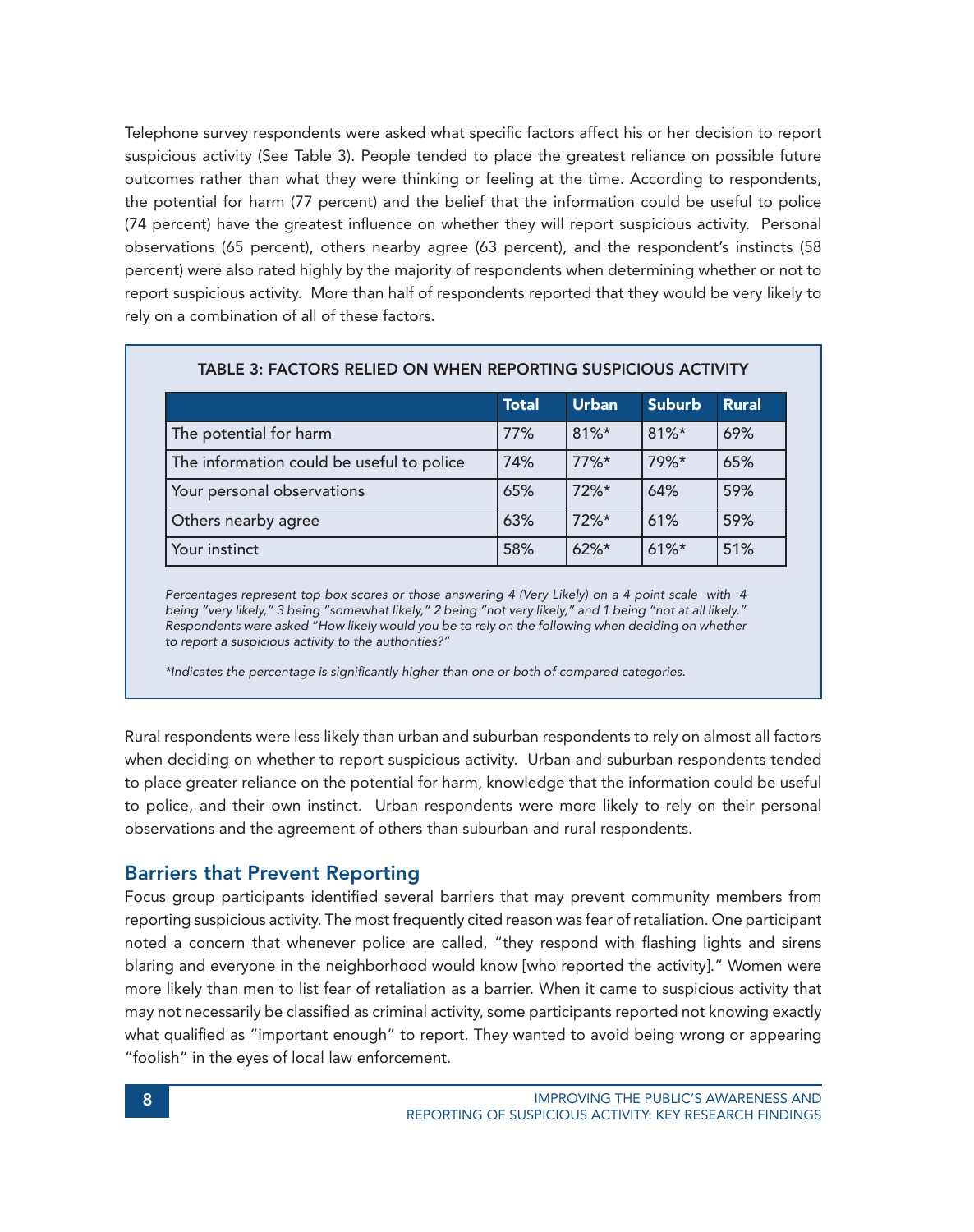When telephone survey participants were presented with a list of circumstances that could prevent respondents from reporting suspicious activity, the majority said they would not be deterred from reporting. However, there were circumstances that would at least make people more hesitant to report suspicious activity (See Figure 1). Concern over getting an innocent person in trouble (43 percent) was mentioned as the circumstance that was most likely to cause respondents to reconsider reporting the suspicious activity. According to more than one in three (36 percent) respondents, fear of retaliation would make them reconsider reporting. Nearly a third of respondents (31 percent) felt that if they were not sure the information would be a worthwhile use of police resources, they might not report it. Being uncomfortable judging others and assuming someone else would report the activity were the next most frequently mentioned circumstances that would affect reporting of suspicious activity (31 percent and 29 percent).



There appears to be a relationship between age and the circumstances mentioned for not reporting suspicious activity. Respondents who were 65 or older (54 percent) were more likely than younger respondents, 18-34 (41 percent) to state that they would hesitate to report because they were concerned they may get an innocent person in trouble. Older respondents (39 percent) mentioned being more uncomfortable judging others than younger respondents (29 percent). Older respondents (19 percent) were less likely than younger respondents (28 percent) to feel they would be deterred from reporting suspicious activity due to a belief that police may not take the call seriously. Younger respondents (45 percent of those aged 18-34) mentioned they were more likely to be deterred from reporting suspicious activity due to fear of retaliation. These younger respondents scored the highest of all age categories in the belief that police may not take the call seriously (32 percent)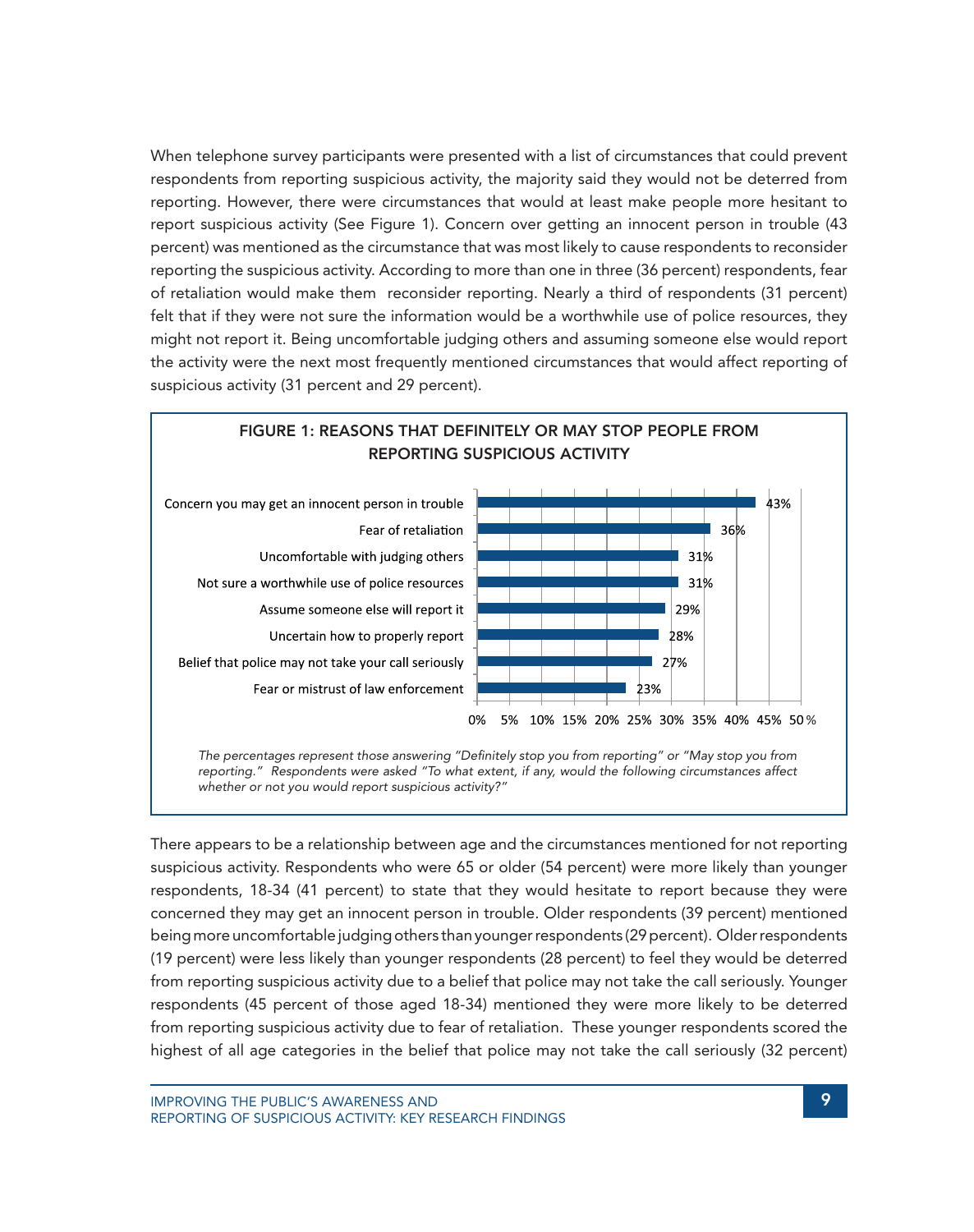and reported that a fear or mistrust of law enforcement could deter them from reporting suspicious activity (36 percent). Overall, fear of law enforcement was mentioned less as respondents' age increased.

There are several key gender differences regarding the circumstances for not reporting suspicious activity (See Figure 2). Females were significantly more likely to report that they would reconsider or not report suspicious activity due to fear of retaliation (41 percent), not be sure if reporting would be a worthwhile use of police resources (36 percent), and have discomfort with judging others (36 percent) compared to males (30 percent, 27 percent, and 25 percent, respectively). Males, on the other hand, were more likely to mention that they would reconsider reporting suspicious activity if they believed police may not take the call seriously (31 percent) or had a fear or mistrust of law enforcement (28 percent) compared to females (23 percent and 19 percent, respectively).



*you from reporting." Respondents were asked "To what extent, if any, would the following circumstances affect whether or not you would report suspicious activity?"* 

## Effect of Location on Awareness of Suspicious Activity

The project team sought to find out in which locations individuals were the most likely to be aware of and report suspicious activity. Many focus group participants said they would report suspicious activity that occurred closer to home, because they would feel more confident in being able to tell that the activity did not belong there. Most participants indicated that they would not hesitate to report suspicious activity in airports or mass transit systems.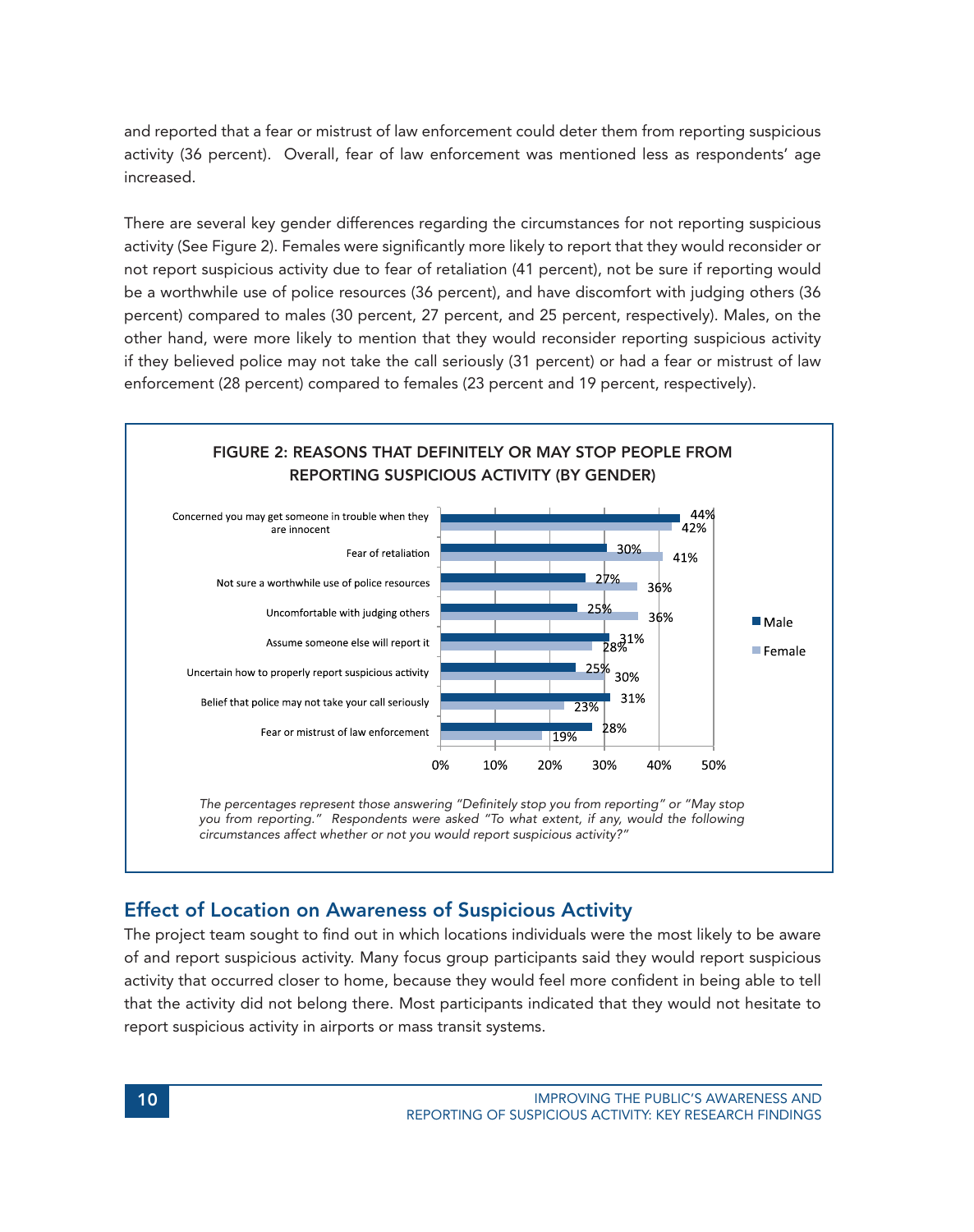

These findings carried through in the quantitative research (See Figure 3). When asked in which locations they would most likely be aware of suspicious activity, 69 percent of individuals reported being very likely to be aware of suspicious activity in mass transit stations such as airports, subways, and bus stations. After that, at least half of all respondents tended to report being more aware of activity in areas close to home – in their neighborhoods (63 percent), at school (58 percent), and in local parks or recreational areas (51 percent).

## Methods for Reporting

Respondents in both the focus group and the telephone survey were asked what procedures they would most likely use to report suspicious activity. The results were similar in the first two phases of research (See Table 4). Nearly three quarters (74 percent) of telephone survey respondents listed calling 9-1-1 as their most likely procedure for reporting suspicious activity. Calling 9-1-1 was followed distantly by calling a non-emergency police number (49 percent) and calling an anonymous tip line (37 percent). Several focus group participants felt that it was necessary to observe the activity or behavior for a period of time first before reporting it. A few said they would approach a person who was acting suspiciously if there was not a perceived threat of danger.

Law enforcement subject matter experts had mixed feelings on the best method to report suspicious activity. SMEs agreed that in an actual emergency, individuals should call 9-1-1, but that a separate non-emergency line should be used to relate suspicious activity if there was no immediate danger. There was some discussion as to whether this number should be an already existing local number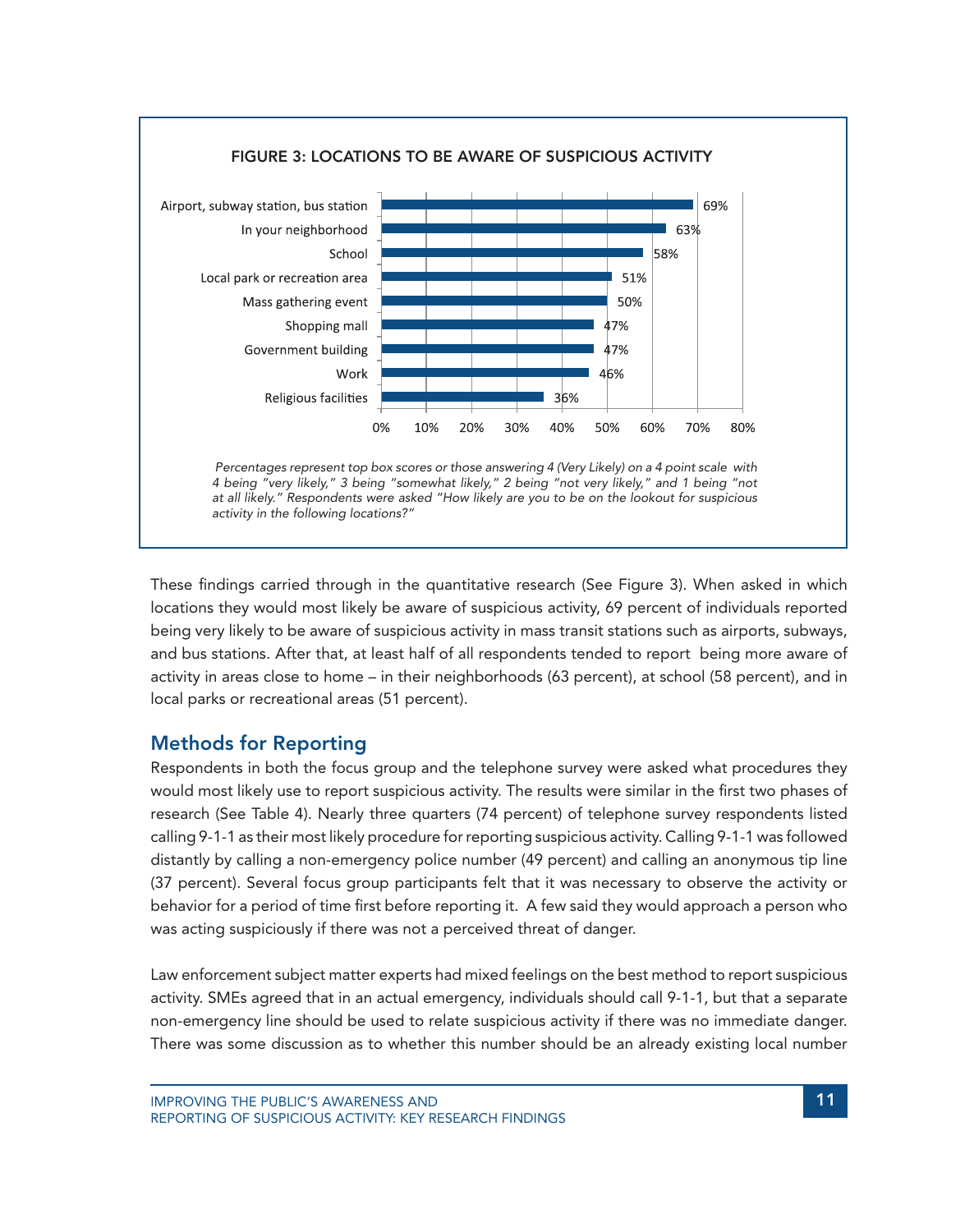#### TABLE 4: LIKELIHOOD OF USING CERTAIN PROCEDURES FOR REPORTING SUSPICIOUS ACTIVITY

|                                                     | <b>Total</b> |
|-----------------------------------------------------|--------------|
| Call 9-1-1                                          | 74%          |
| Call a non-emergency police number                  | 49%          |
| Call an anonymous tip line                          | 37%          |
| Use a cell phone mobile app to submit a tip         | 34%          |
| Use a cell phone to send a text message             | 30%          |
| Submit information on a government approved website | 25%          |

*The percentages represent top box scores or those answering 4 (Very Likely) on a 4 point scale with 4 being "very likely" and 1 being "not at all likely." Respondents were asked "How likely are you to use each of the following procedures to report suspicious activity?"* 

or if another three-digit number should be set up nationally. It was suggested that the question of preferred suspicious activity reporting procedures should be posed to a larger, national audience.

Focus group and telephone survey participants showed some interest in using new technologies that do not require human interaction and allow for anonymity. More than a third (34 percent) of telephone survey respondents would use a cell phone application to submit a tip; 30 percent would use a cell phone to report via text message; and 25 percent would submit information through a government approved website.

Overall, there appears to be a connection between age and likelihood to use certain procedures to report suspicious activity. Younger respondents (18-34) reported the least likelihood of using 9-1-1 (70 percent) and any of the other procedures to report suspicious activity compared to older respondents. Likewise, those 65 or older were the most likely to mention calling 9-1-1 (82 percent), calling a non-emergency police number (57 percent), and calling an anonymous tip line (43 percent). In terms of gender differences, females (43 percent) were significantly more likely than males (32 percent) to state they would use an anonymous tip line.

## Effective Sources of Information for Learning About Suspicious Activity

The importance of educating the public about suspicious activity reporting was emphasized throughout the research. To better understand how to most effectively deliver the message to the public, focus group and telephone survey participants were asked about their preferred sources of information.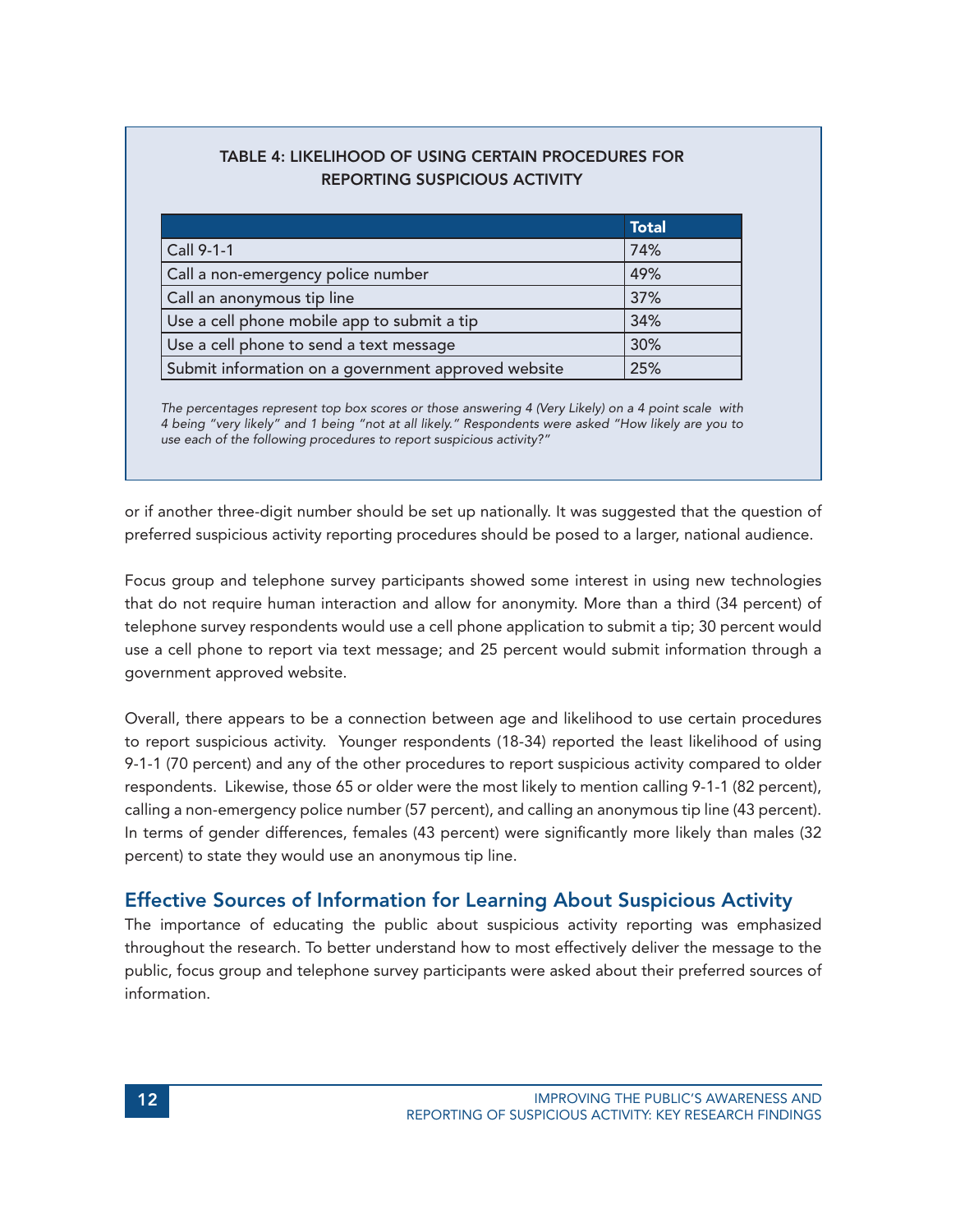Comparable to focus group participants, telephone survey respondents believed that public service announcements (56 percent) were the most effective way to learn about how to report suspicious activity (See Table 5). Some focus group participants noted the importance of including local elected officials or law enforcement leaders to gain local buy in. Nearly half (47 percent) rated presentations at school, work, or community meetings "very effective." Respondents ranked billboards (36 percent) and posters (32 percent) third and fourth. While "links on community or local government pages" was considered "very effective" by only 24 percent of individuals in the telephone survey, focus group participants of all age groups were somewhat more likely to mention using the internet to push information out through community websites and listservs.

To better understand how to work with national and local organizations on community engagement and education campaigns, the project team asked subject matter experts about their own successes with media and outreach campaigns. Consistent with our telephone survey data, television and radio ads and posters were among the top suggested ways to reach the public. One subject matter expert participant noted the importance of having a very clear, very simple message and keeping that message consistent over all forms of outreach. SMEs noted the importance of making the materials available in different formats and languages to accommodate different age groups and cultures.

|                                                         | <b>Total</b> | <b>Urban</b> | <b>Suburb</b> | <b>Rural</b> |
|---------------------------------------------------------|--------------|--------------|---------------|--------------|
| Public service announcements<br>(on TV or the radio)    | 56%          | 61%          | 56%           | 52%          |
| Presentations at school, work, or community<br>meetings | 47%          | 56%*         | 44%           | 45%          |
| <b>Billboards</b>                                       | 36%          | 43%*         | 36%           | 30%          |
| Posters in mass transit stations                        | 32%          | 40%*         | 30%           | 31%          |
| <b>Educational pamphlets</b>                            | 30%          | 29%          | 29%           | 35%          |
| Ads in local newspapers                                 | 30%          | 33%          | 28%           | 28%          |
| An email or text alert                                  | 28%          | 24%          | 30%           | 29%          |
| Links on community or local government<br>websites      | 24%          | 29%          | 23%           | 23%          |

#### TABLE 5: EFFECTIVENESS OF SOURCES OF INFORMATION FOR LEARNING ABOUT SUSPICIOUS ACTIVITY REPORTING

*The percentages represent top box scores or those answering 4 (Very Effective) on a 4 point scale with 4 being "very effective," 3 being "somewhat effective," 2 being "not very effective," and 1 being "not at all effective." Respondents were asked "How effective would the following sources be in learning how to report suspicious activity?"* 

*\*Indicates the percentage is significantly higher than one or both of compared categories.*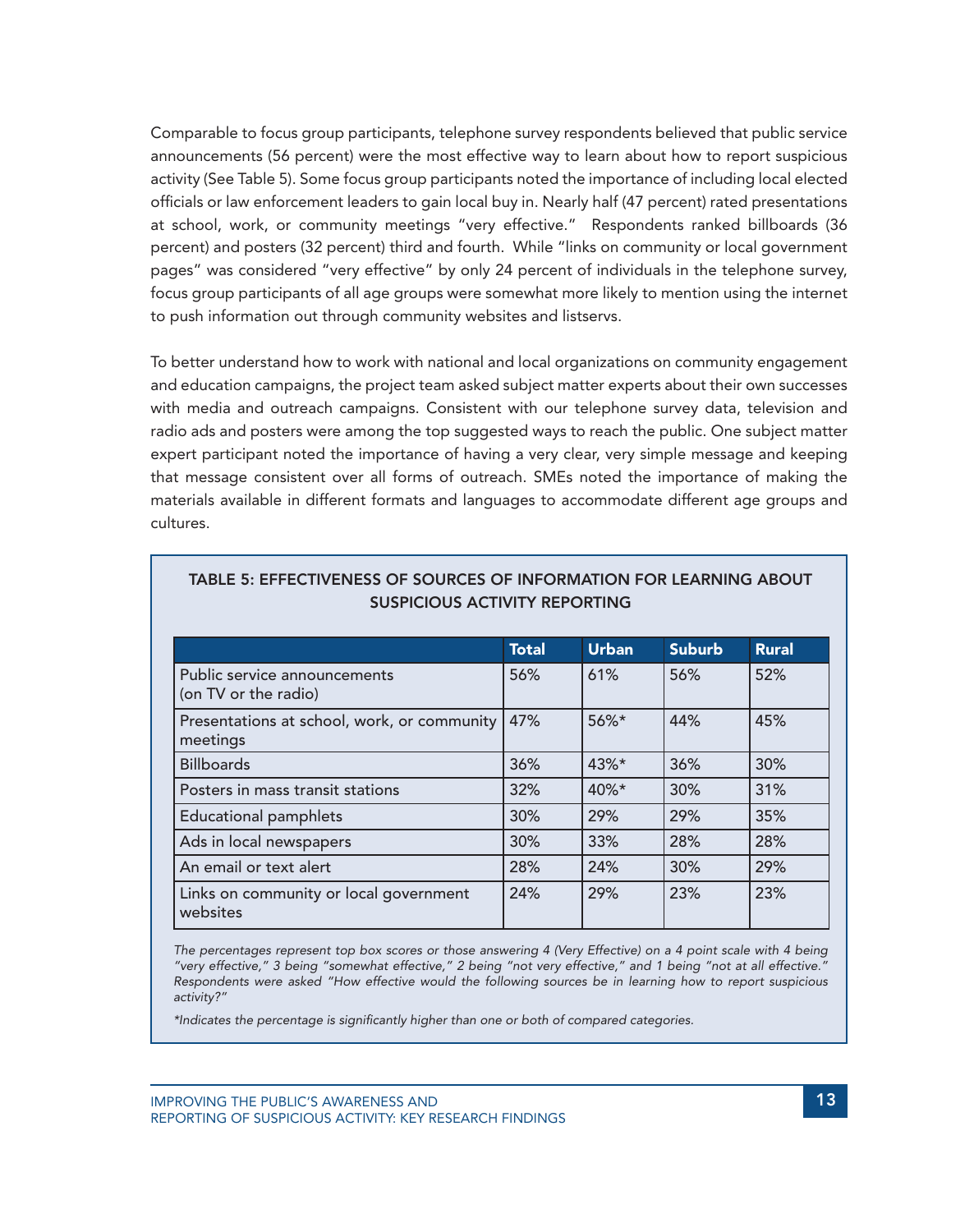[This page intentionally left blank]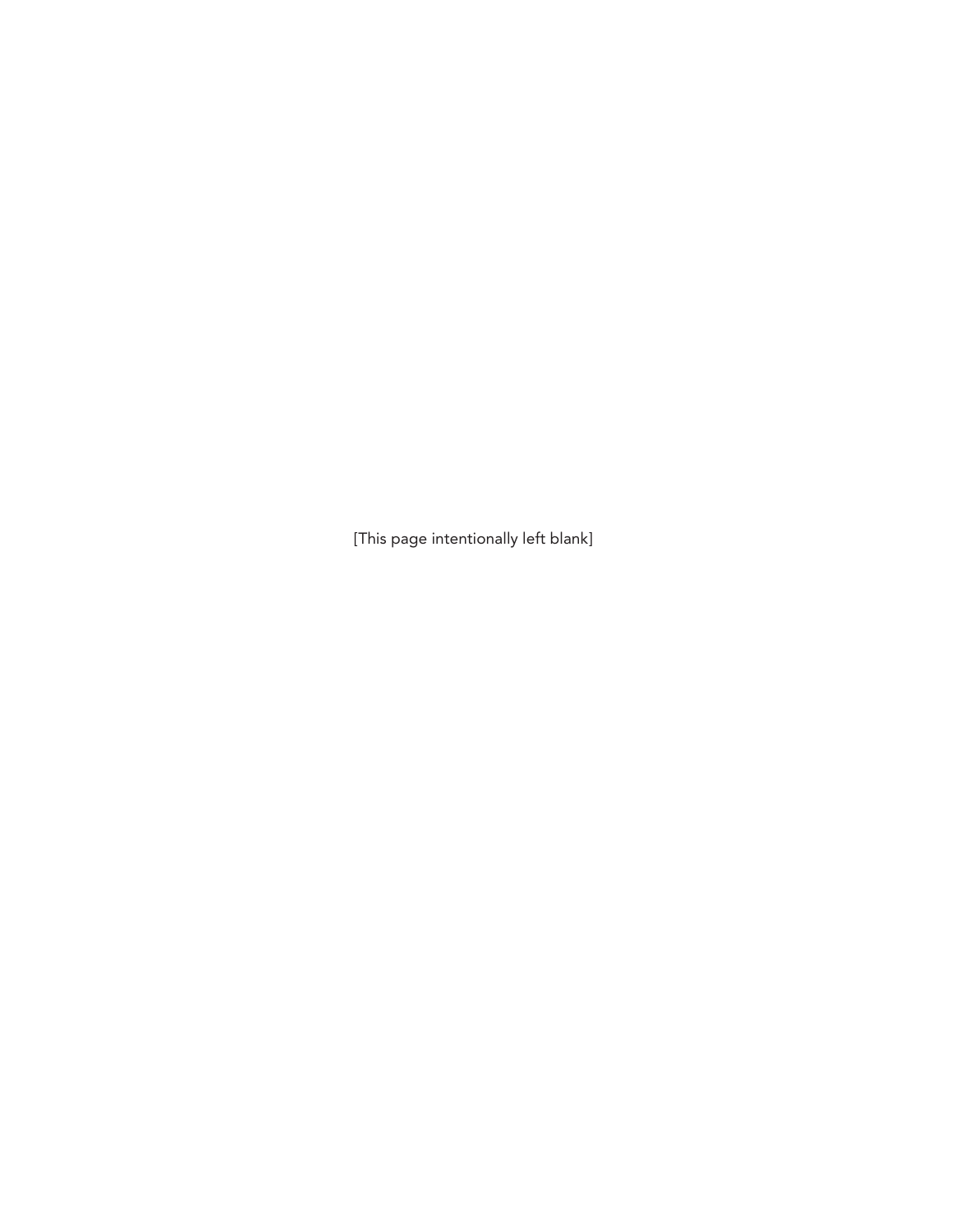# SUMMARY OF INSIGHTS AND RECOMMENDATIONS

C. B. B. C. C.

The following recommendations are based on specific findings from the 2010 Improving the Public's Awareness and Reporting of Suspicious Activity primary research and are intended to assist national and local efforts to improve the public's awareness and reporting of suspicious activity reporting.

• Local law enforcement and community organizations should promote public involvement in identifying and reporting suspicious activities through outreach efforts and campaigns. Individuals are aware of suspicious activity, particularly in their home communities, and willing to report information they feel may help law enforcement or pose a threat to the community.

Community members are most aware of what is out of place, particularly in their own neighborhoods. Research shows that people are invested in their communities and want to help law enforcement keep their communities safe. More than half of the participants indicated that they were aware of activity in the areas close to their home – in their neighborhoods (63 percent), at school (58 percent), and in local parks or recreational areas (51 percent). When asked about motivators for reporting suspicious activity, 77 percent answered that they would report if they felt the activity could lead to harm to the community and 74 percent stated that they would report if they believed the information would be useful to law enforcement.

Outreach campaigns to the public should emphasize how important residents' daily observations can be to keeping communities safe. By promoting the shared responsibility of suspicious activity reporting, law enforcement can benefit from the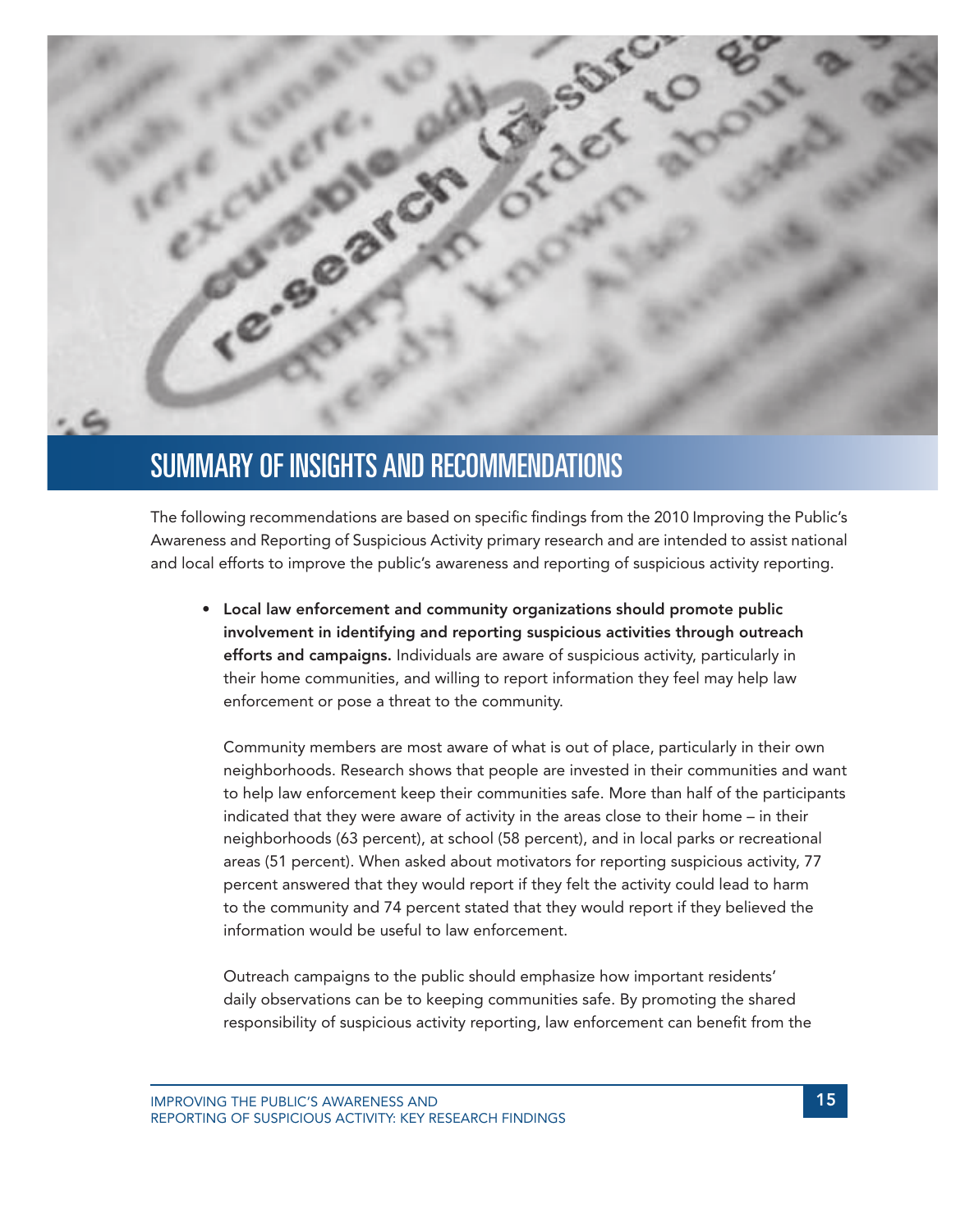extra eyes and ears on the neighborhood, and the public will feel more trusting toward law enforcement and more invested in community safety.

It is important to take a community-wide approach to outreach. Law enforcement, local leaders, community organizations, and residents all have a role to play in promoting safe communities. Resources from the federal level, such as the Department of Homeland Security's "If You See Something, Say Something™" public awareness campaign (www.dhs.gov) can be a model for how local agencies get started with a suspicious activity reporting campaign. Formalized law enforcement volunteer programs such as Volunteers in Police Service (VIPS) and USAonWatch (UOW) can be leveraged to help with outreach campaigns. Existing VIPS and Neighborhood Watch programs in local communities are good outlets through which to educate residents about suspicious activity reporting. Volunteer groups may also be able to provide support for campaign outreach, translation of materials, completion of paperwork, and follow-up calls on tip status. Resources from VIPS (www.policevolunteers.org) and UOW (www. usaonwatch.org) are available to help set up new volunteer programs.

 $\bullet$  Public education efforts should provide community members with a better understanding of what suspicious activity entails. Often vague or based on traditional crimes, the public's definition of suspicious activity sometimes differs from that of law enforcement, particularly as it relates to behaviors that may be precursors to terrorist activity.

> The Nationwide SAR Initiative defines suspicious activity as "observed behavior reasonably indicative of pre-operational planning related to terrorism or other criminal activity."2 When telephone survey respondents were asked to define suspicious activity, nearly a quarter of individuals (24 percent) said "something out of the ordinary."More than one in three (36 percent) described traditional criminal activity (general crime, 10 percent; burglary or break-in, nine percent; and robbery or mugging, seven percent). Only five percent of survey respondents described potential pre-operational terrorist activity. This indicates that members of the public do not typically perceive suspicious activity as it may relate to potential terrorism related operations.

Communication must encourage the public to expand its idea of suspicious activity to include behaviors that in and of themselves may not be criminal but may be precursors to or indicative of a terrorist act.

<sup>2</sup> Information Sharing Environment. "Functional Standard Suspicious Activity Reporting: Version 1.5." May 21, 2009. Page 2. Downloaded on June 6, 2011 from http://nsi.ncirc.gov/documents/ISE-FS-200\_ISE-SAR\_Functional\_Standard\_V1\_5\_Issued\_2009.pdf.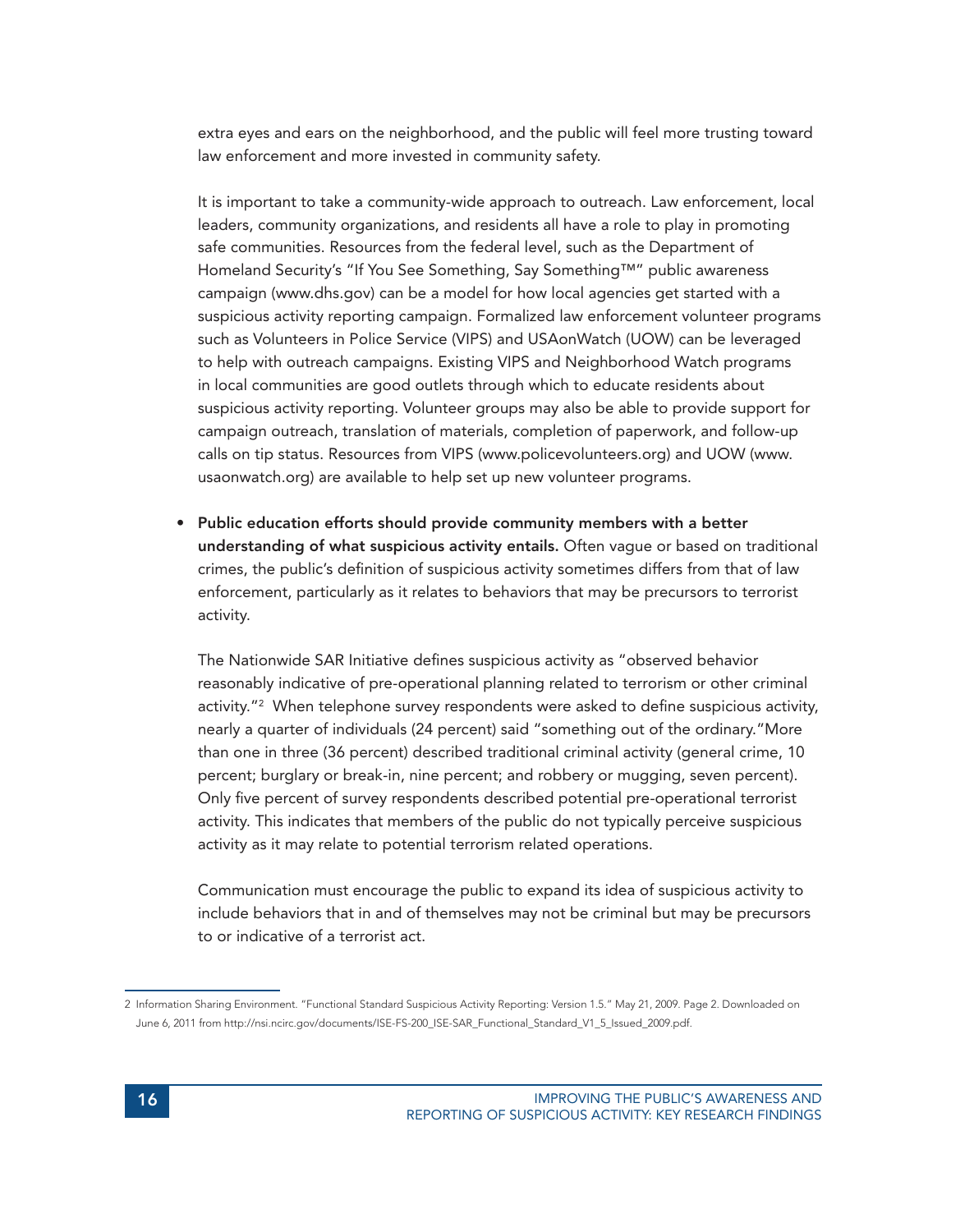$\bullet$   $\,$  Educating the public about what behaviors to be aware of is essential to effective reporting. Concerns about getting innocent people in trouble and lack of knowledge about what types of activity to report are significant barriers to suspicious activity reporting. Educational messaging about behavior-based reporting not only helps prevent these barriers, but also prevents reports that may be based on racial, religious, or cultural bias.

> Greater emphasis is needed on identifying the types of activities that can be considered suspicious. Community members and businesses should be made aware of what to look for in their particular areas of concern, such as local critical infrastructure and mass transit. Industry-specific trainings are also important to alert people about what types of suspicious activity they should be aware of in their workplace.

> Additionally, the community should be educated on law enforcement's method for processing reports of suspicious activity so they understand the value of the information they provide, as well as the privacy and civil liberties protections and policies. With this knowledge, individuals can feel more secure in their own and their neighbors' privacy, civil rights, and civil liberties when submitting reports.

 $\bullet$   $\;$  Law enforcement should advertise clear and concise methods by which people can report suspicious activity. Some individuals may not report information because they do not know the proper procedure. Multiple outreach methods, such as television, radio, posters, and community presentations, should be used to get the message out to the entire community.

> Twenty-seven percent of respondents indicated that they would not report suspicious activity because they were uncertain of the proper reporting procedure. Nearly three quarters (74 percent) of participants responded that they would use 9-1-1 to report, while 49 percent would call a non-emergency law enforcement number. It is up to individual jurisdictions to decide what method of reporting is best for their agencies, but subject matter experts emphasize the importance of keeping promotional messaging consistent, simple, and directive. As one subject matter expert said, "the more complicated the message, the less [the public] will act."

Through all phases of the research, it was found that television and radio public service announcements were described as the top ways to share information about suspicious activity reporting. Other effective methods mentioned included: presentations at school, work, or community meetings; posters in mass transit stations; and community websites and email listservs. When possible, materials should be provided in a variety of formats and in the languages spoken by community residents.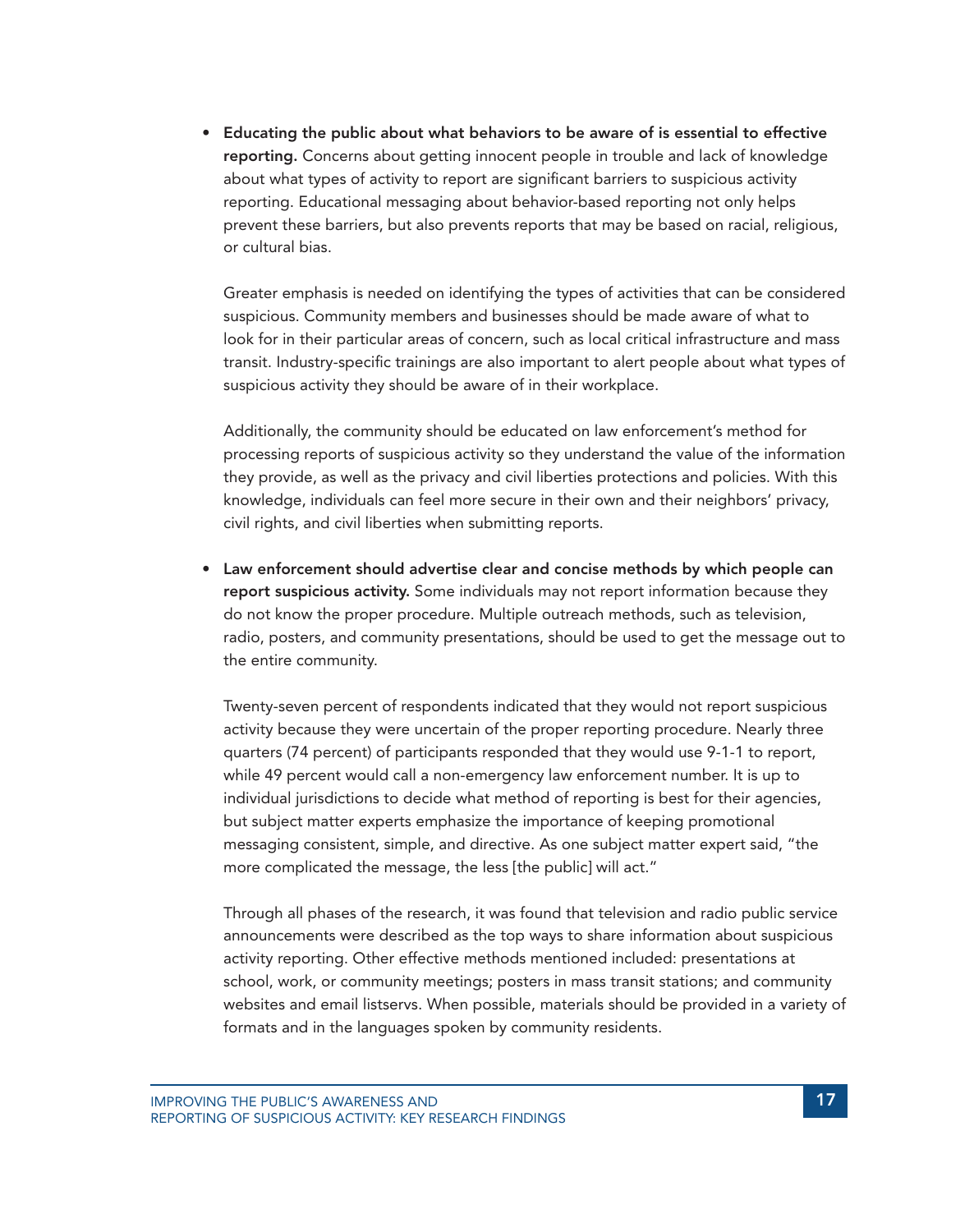$\bullet$  Public messaging about the importance of suspicious activity should come from local leaders. Trust issues between communities and law enforcement or government can hinder suspicious activity reporting. Local leaders can help reinforce that responding to suspicious activity reports is a worthwhile and important use of law enforcement's time.

> Focus group participants and subject matter experts agreed that public awareness campaigns should be led by local government leaders like police chiefs, sheriffs, troopers, officers, or elected government leaders. It is important that messaging comes from local sources to encourage the public that responding to suspicious activity reports is a worthwhile use of law enforcement resources, a concern of 31 percent of research respondents.

Personal communication between law enforcement and the communities they serve can build more trusting relationships and help overcome the fear and distrust that participants indicated can be a barrier to suspicious activity reporting (23 percent).

 • Communities should leverage new technologies to promote anonymous and easily accessible methods of reporting. Many community members fear retaliation and value anonymity when contacting law enforcement. Website portals, text messaging, and mobile phone applications can be used to allow for convenient, anonymous reporting.

> Forty-one percent of females and 30 percent of males listed fear of retaliation as a barrier when deciding whether or not to report an observation of suspicious behavior. Many agencies are turning to text messages and web-based reporting programs that allow residents to remain anonymous while submitting reports, reducing concerns over intimidation and negative consequences.

Across age groups, research participants were receptive to the use of these new technologies in the reporting of suspicious activity. Thirty-four percent stated they were likely to report by phone mobile application, 30 percent by cell phone text message, and 25 percent on a government approved website. However, it is important to provide a variety of reporting options, as some community members may not have access to these forms of technology.

Public education should explain the dispatch process, so community members better understand when, how, and if an officer will respond. For individuals such as the focus group member who worried about police "responding with flashing lights and sirens," this may help relieve some of the anxiety about remaining anonymous when calling law enforcement.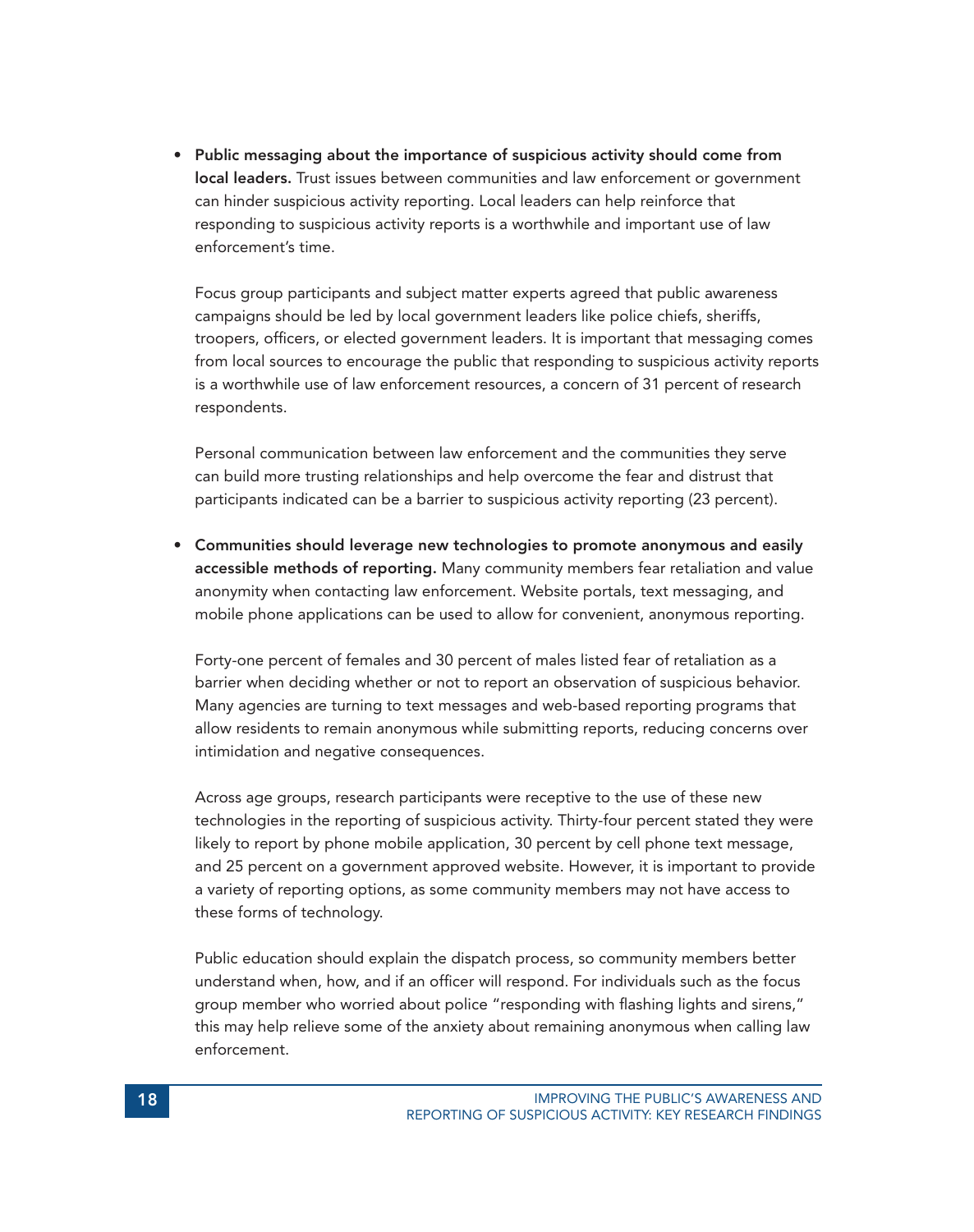• Law enforcement should respond to reports quickly and follow up with the reporter. Individuals are motivated to report when they feel that their report will be taken seriously.

> An overwhelming majority of participants said they would not seek any type of monetary or physical reward for reporting. They would report simply because "it is the right thing to do." However, 27 percent of people were concerned that their calls would not be taken seriously by law enforcement. By training dispatchers and officers in how to respond to suspicious activity reports, agencies can ensure that community members' reports are handled professionally and are taken seriously.

Some participants responded that they would like to follow up on their reports. Agencies should consider follow-up phone calls or interactive text message or webbased tools that allow community members to receive notification about the status of their reports. The ability to follow up could further motivate the individual to feel engaged in the safety of his or her community.

# **CONCLUSION**

The results of this research add new insights into the motivators and barriers of why individuals do or do not report suspicious activity, as well as the technology and resources that can be used to help encourage suspicious activity reporting. With this information, law enforcement and community partners can better develop and adapt strategies to improve community outreach and education efforts that enhance the public's awareness and reporting of suspicious activity.

Based on data and insights from this research, IACP and FEMA created A *Resource Guide to Improve Your Community's Awareness and Reporting of Suspicious Activity: For Law Enforcement and Community Partners*. The resource guide offers recommendations for local outreach campaigns, explains how to effectively develop and disseminate messages in order to help the public better understand their role in reporting suspicious activity, and helps law enforcement agencies and community partners to understand, navigate, and use the many resources available to help build and sustain local initiatives. A copy of the resource guide can be downloaded from www.theiacp.org or www.ready.gov/terrorism.

Community members have long been one of law enforcement's best sources of information on what is out of place or suspicious in their communities. Through effective motivation and education, community members can become even more active partners with law enforcement, ultimately keeping our communities stronger and safer from the threats of terrorism.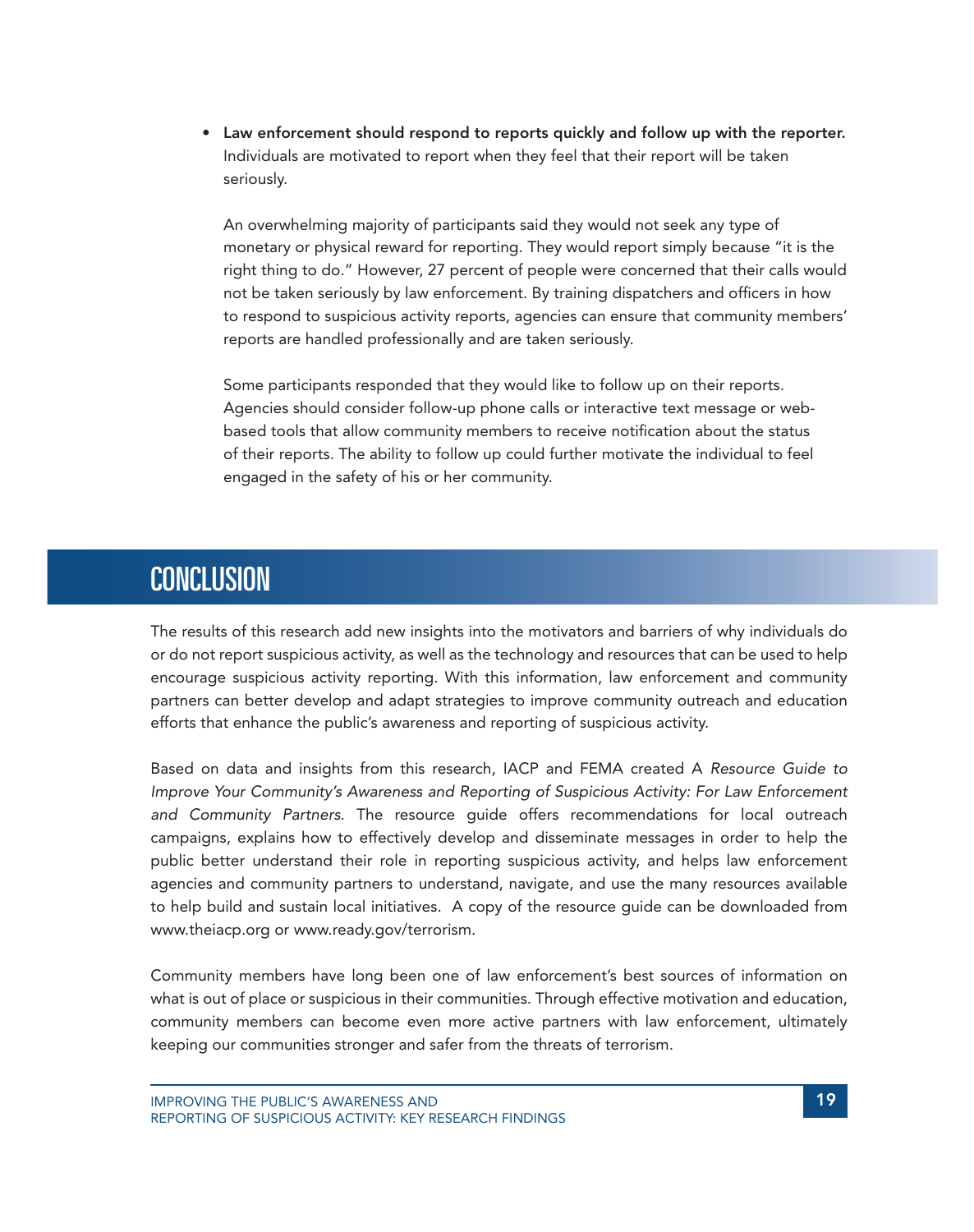# **NOTES**

| $\begin{tabular}{lcccccc} \multicolumn{2}{c }{\textbf{1} & \textbf{2} & \textbf{3} & \textbf{4} & \textbf{5} & \textbf{5} & \textbf{6} & \textbf{6} & \textbf{7} & \textbf{8} & \textbf{8} & \textbf{9} & \textbf{10} & \textbf{10} & \textbf{10} & \textbf{10} & \textbf{10} & \textbf{10} & \textbf{10} & \textbf{10} & \textbf{10} & \textbf{10} & \textbf{10} & \textbf{10} & \textbf{10} & \textbf{10} & \textbf{$ |
|-------------------------------------------------------------------------------------------------------------------------------------------------------------------------------------------------------------------------------------------------------------------------------------------------------------------------------------------------------------------------------------------------------------------------|
|                                                                                                                                                                                                                                                                                                                                                                                                                         |
|                                                                                                                                                                                                                                                                                                                                                                                                                         |
|                                                                                                                                                                                                                                                                                                                                                                                                                         |
|                                                                                                                                                                                                                                                                                                                                                                                                                         |
| -                                                                                                                                                                                                                                                                                                                                                                                                                       |
|                                                                                                                                                                                                                                                                                                                                                                                                                         |
|                                                                                                                                                                                                                                                                                                                                                                                                                         |
|                                                                                                                                                                                                                                                                                                                                                                                                                         |
|                                                                                                                                                                                                                                                                                                                                                                                                                         |
|                                                                                                                                                                                                                                                                                                                                                                                                                         |
|                                                                                                                                                                                                                                                                                                                                                                                                                         |
|                                                                                                                                                                                                                                                                                                                                                                                                                         |
|                                                                                                                                                                                                                                                                                                                                                                                                                         |
|                                                                                                                                                                                                                                                                                                                                                                                                                         |
|                                                                                                                                                                                                                                                                                                                                                                                                                         |
|                                                                                                                                                                                                                                                                                                                                                                                                                         |
|                                                                                                                                                                                                                                                                                                                                                                                                                         |
|                                                                                                                                                                                                                                                                                                                                                                                                                         |
|                                                                                                                                                                                                                                                                                                                                                                                                                         |
|                                                                                                                                                                                                                                                                                                                                                                                                                         |
|                                                                                                                                                                                                                                                                                                                                                                                                                         |
| -                                                                                                                                                                                                                                                                                                                                                                                                                       |
|                                                                                                                                                                                                                                                                                                                                                                                                                         |
|                                                                                                                                                                                                                                                                                                                                                                                                                         |
|                                                                                                                                                                                                                                                                                                                                                                                                                         |
|                                                                                                                                                                                                                                                                                                                                                                                                                         |
| $\overline{\phantom{a}}$                                                                                                                                                                                                                                                                                                                                                                                                |